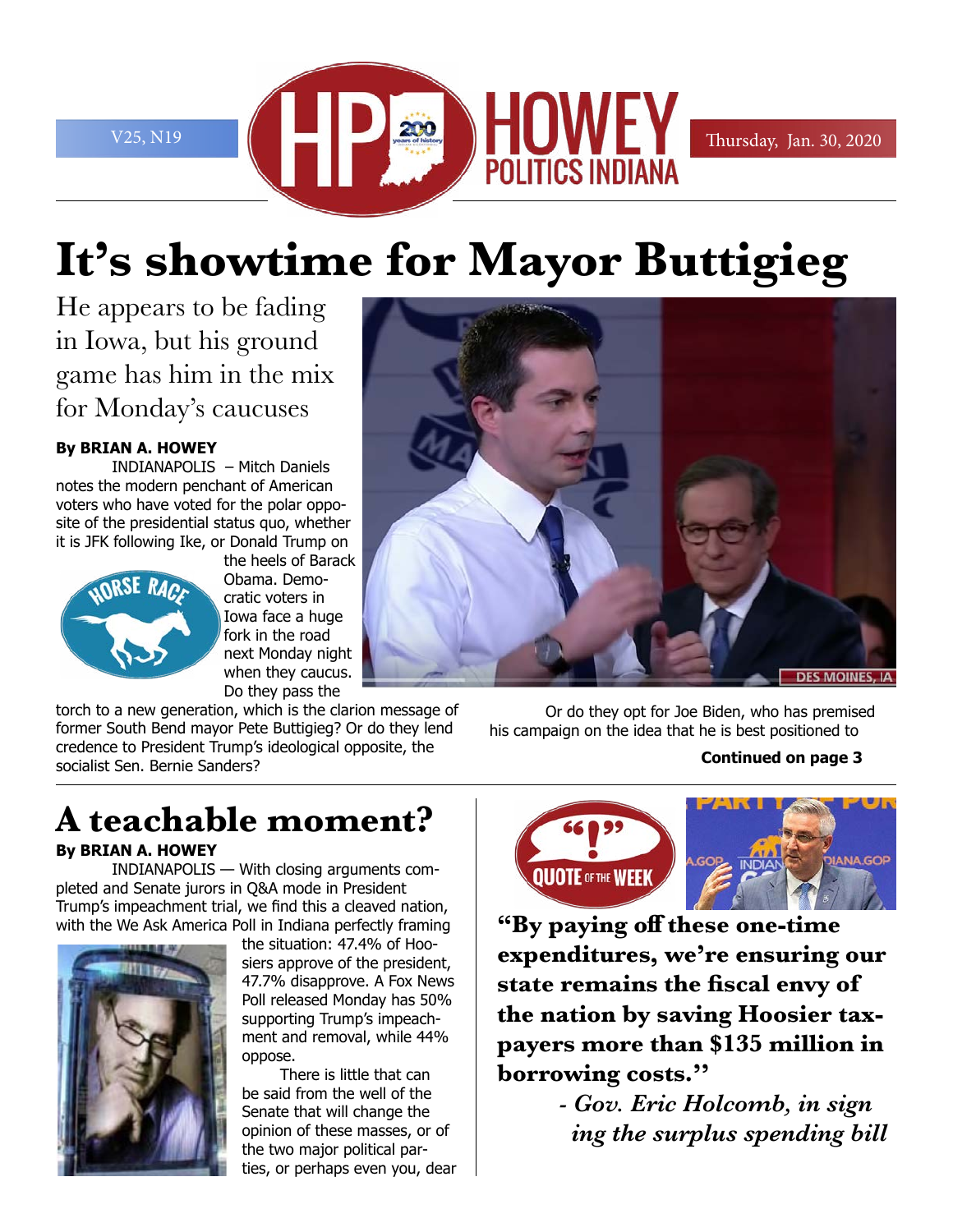

**Howey Politics Indiana WWWHowey Media, LLC c/o Business Office PO Box 6553 Kokomo, IN, 46904 www.howeypolitics.com**

**Brian A. Howey,** Publisher **Mark Schoeff Jr.,** Washington **Mary Lou Howey,** Editor **Susan E. Joiner,** Editor

#### **Subscriptions**

HPI, HPI Daily Wire \$599 HPI Weekly, \$350 **Lisa Hounchell,** Account Manager (765) 452-3936 telephone (765) 452-3973 fax HPI.Business.Office@howeypolitics.com

#### **Contact HPI**

bhowey2@gmail.com Howey's cell: 317.506.0883 Washington: 202.256.5822 Business Office: 765.452.3936

#### **© 2020, Howey Politics**

**Indiana.** All rights reserved. Photocopying, Internet forwarding, faxing or reproducing in any form, whole or part, is a violation of federal law without permission from the publisher.

> **Jack E. Howey** editor emeritus 1926-2019



reader. The Senate is poised to acquit President Trump. The risks facing Republican senators are the recent revelations from Lev Parnas and now former national security advisor John Bolton. Will that give them pause prior to their potentially premature verdict?

As U.S. Sen. Mike Braun said Sunday on NBC's "Meet the Press," the House impeachment managers "put together a broad, comprehensive case" but he characterized it as "circumstantial in nature."

**And then came** this nugget when moderator Chuck Todd took a Rex Early axiom ("I don't have to slam my hand in the car door twice to know that it hurts") and pressed the freshman Hoosier senator: "This president,

as you know, he's going to take acquittal and think, 'I can keep doing this.'" Braun

responded: "No, I don't think

that. Hopefully it'll be instructive. I think he'll put two and two together. In this case, he was taken to the carpet."

Todd pressed Braun on whether President Trump regrets what he has repeatedly referred to as that "perfect call" with Ukraine President Zelensky on July 25. Braun responded, "I think he'll be instructed by what has occurred here and certainly any individual would want to avoid whatever might need to be modified to go through this again because the threat has already been out there that we might find something else to impeach on, which I think is a mistake because I think we need to get back to what most Americans are interested in, the agenda."

**Thus, Sen. Braun** displayed an incredible leap of faith that President Trump just went through a teachable moment. Good luck with that, senator.

As House impeachment manager Adam Schiff explained a week ago as he summed up the case, "Does anybody really question

whether the president is capable of what he's charged with? No one is really making the argument Donald Trump would never do such a thing, because of course we know that he would, and of course we know that he did.

"Can you have the least bit of confidence that Donald Trump will stand up to them and protect our national interest over his own personal interest?" Schiff continued. "You know you can't, which makes him dangerous to this country."

This is a president who dodged prosecution from Special Counsel Robert Mueller on July 24, and the very next day attempted a shakedown of a fellow head of



state, at war with the Kremlin. On this front, Braun was asked by a Capitol Hill reporter if he was OK with the president asking a foreign leader to investigate a rival and to with-

hold foreign aid to coerce him. Braun responded, "No, I'm not saying it's OK. I'm not saying it's appropriate. I'm saying it didn't happen."

**But there is** more than circumstantial evidence that it did, from Ambassador Gordon Sondland's quid pro quo House testimony under oath, from the dubious and indicted Lev Parnas's Rachel Maddow interview, acting Chief of Staff Mick Mulvaney's "get over it" presser last fall, to former national security advisor John Bolton's leaked book "In the Room Where It Happened" which states that Trump "wanted to continue freezing \$391 million in security assistance to Ukraine until officials there helped with investigations into Democrats including the Bidens."

On Wednesday, Alan Dershowitz said every president conflates his own interests with those of the people, declaring, "It cannot be impeachable."

This impeachment chapter didn't begin with the press or even the Democrats investigating, but with internal administration sources, some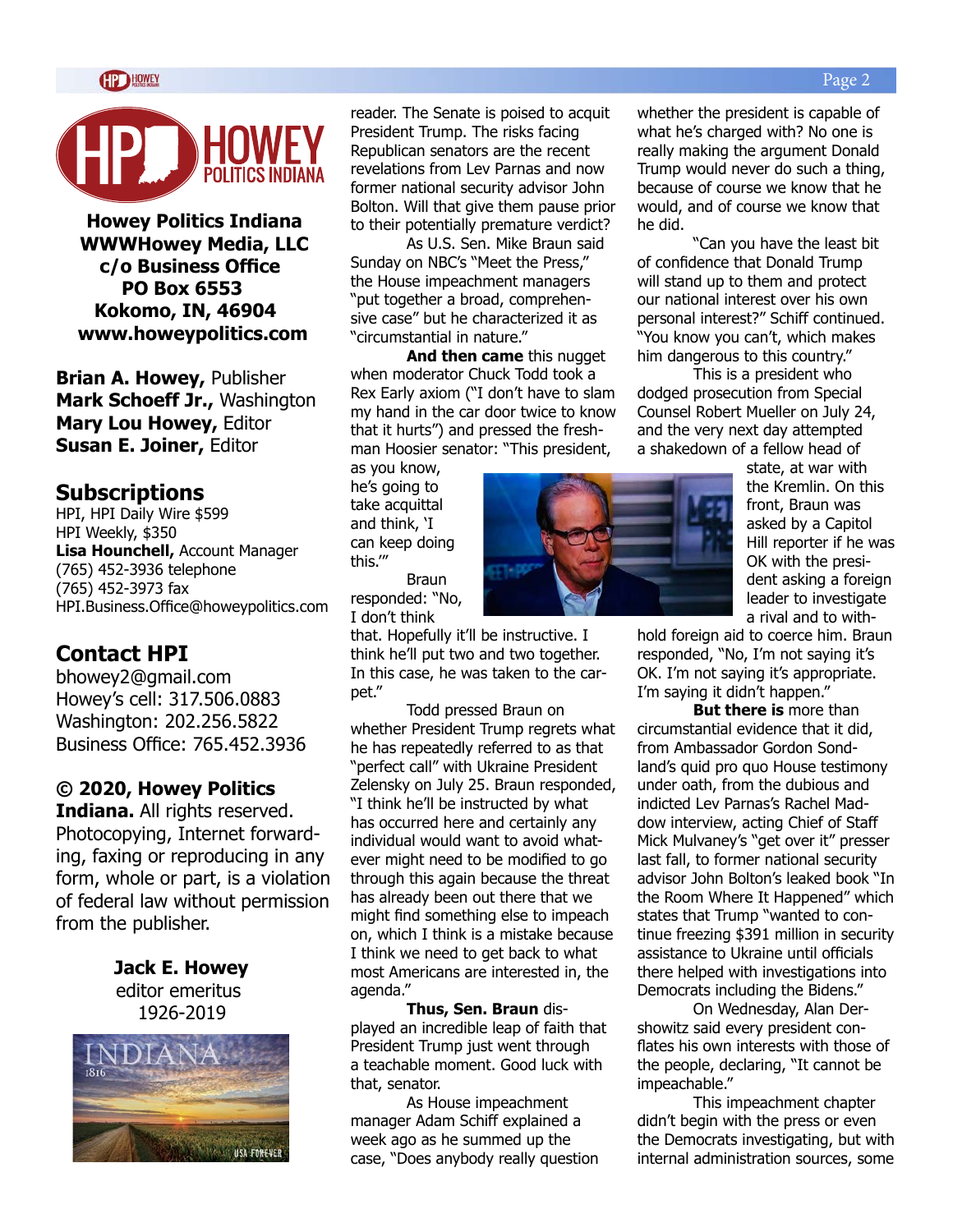of whom were Trump appointees working for then National Intelligence Director Dan Coats.

President Trump's business and political careers have been built on defiance, prolonged litigation and a flouting of convention. Much like the Mueller chapter, this was a self-inflicted episode from a president who acts like he should be above the law. "They're here to perpetrate the most massive interference in an election in American history," White House counsel Pat Cipollone told senators on Saturday. "They're asking you to tear up all the ballots across this country on your own initiative, take that decision away from the American people."

Sen. Braun and 52 of his Republican colleagues appear prepared to deem the Ukraine saga as not rising to impeachment or censure. They've attacked the process, and not the documented actions ... that we know about. The danger for Republicans is what appears to be the inevitable drip-drip-drip of embarrassing revelations that could call into question from a discerning electorate whether they were up to the oath they took earlier this month. Sens. Young and Braun won't have to face voters until 2022 and 2024; their colleagues from Maine, Arizona, Colorado are on the clock now and simply want this plodding ordeal to end.

What Sens. Young and Braun may have to face comes under the guise of "fool me once, shame on you; fool me twice, shame on me." And the plausible notion that President Trump will ignore this teachable moment; that he is more than capable of doing it again.  $\cdot$ 

#### **CIP HOWEY**

### **Buttigieg, from page 1**

take out Trump, with the Senate impeachment trial a huge Exhibit A in the president's fear and loathing of the former vice president?

The Real Clear Politics polling composite with Sanders at 24.8%, Biden at 20.6% and Buttigieg at 17% appears to make this another three-way showdown. Sen. Elizabeth Warren, who landed the Des Moines Register endorsement last weekend, was at 14.6% while Sen. Amy Klobachar was at a distant 9%. In 2008, Iowa Democrats narrowly opted for Obama over Hillary Clinton and John Edwards.

There is great volatility in this showdown. An Emerson College Poll this past week found 38% unsure of how they'll vote. A recent Suffolk survey put that number at 45%, while 13% are truly undecided.

The latest poll of the state, out Wednesday from Monmouth University, showed Biden and Sanders running a close one-two, with the former vice president at 23% and the Vermont senator at 21%. Next were Buttigieg and Warren, at 16 and 15%, respectively, and Klobuchar at 10 (Politico).

"Caucus electorates are the most difficult to model in polling. The smartest takeaway from this, or any Iowa poll for that matter, is to be prepared for anything on Monday," said Patrick Murray, director of the independent Monmouth University Polling Institute. There has not been a large increase in the number of voters who have settled on a candidate in the past few weeks. Currently, 47% of likely Iowa caucusgoers are firmly decided on their candidate choice. That hasn't changed much from Monmouth's poll two weeks ago when firm support stood at 43%. Nearly half (45%) say they are open to switching support on caucus night, including 13% who rate this as a high possibility, 23% a moderate possibility, and 9% a low possibility. Firm support for the top polling candidates ranges from 47% for Klobuchar, 48% for Biden, and 49% for Buttigieg to 55% for Warren and 58% for Sanders.

Vox Media's Sean Collins writes: "The good news for Sanders and Warren is that their supporters seem to be relatively locked in; Suffolk found about 60% of their current supporters said they are sure to caucus for them. About half, 53%, of Biden's supporters said they are committed to him. Buttigieg had a 48% commitment rate, and Sen. Amy Klobuchar, 42%. The other polls showed similar results, with Warren and Sanders supporters being the most steadfast. Iowa's system of assessing candidate viability makes Iowans' second choices of great importance. Essentially, Iowans who caucus for any candidate who does not receive at least 15% support in a given district are asked to caucus for their second choice. Warren was the top second choice in the New York Times poll; Biden in the CBS survey."

With Sanders, Warren and Klobachar caged in by President Trump's Senate impeachment trial, Buttigieg and

|                   | <b>RCP Poll Averages</b> |                       |          |                      |      |
|-------------------|--------------------------|-----------------------|----------|----------------------|------|
| <b>National</b>   |                          | lowa                  |          | <b>New Hampshire</b> |      |
| <b>Biden</b>      | $28.4 +$                 | <b>Sanders</b>        | $24.8 +$ | <b>Sanders</b>       | 24.0 |
| <b>Sanders</b>    | $23.0 +$                 | <b>Biden</b>          | $20.6 +$ | <b>Biden</b>         | 16.0 |
| Warren            | $14.9 +$                 | <b>Buttigieg</b>      | $17.0 +$ | <b>Buttigieg</b>     | 14.8 |
| <b>Bloomberg</b>  | $8.0 +$                  | Warren                | $14.6 +$ | Warren               | 13.0 |
| <b>Buttigieg</b>  | $6.9 +$                  | Klobuchar             | $9.0 +$  | Klobuchar            | 7.0  |
| Yang              | $4.6 +$                  | Yang                  | $3.4 +$  | Gabbard              | 4.8  |
| <b>Biden +5.4</b> |                          | Sanders +4.2          |          | Sanders +8.0         |      |
| <b>Nevada</b>     |                          | <b>South Carolina</b> |          | <b>Betting Odds</b>  |      |
| <b>Biden</b>      | 25.0                     | <b>Biden</b>          | 32.0     | <b>Sanders</b>       | 38.1 |
| <b>Sanders</b>    | 19.3                     | <b>Sanders</b>        | 15.0     | <b>Biden</b>         | 35.0 |
| Warren            | 14.7                     | Warren                | 14.0     | <b>Bloomberg</b>     | 14.8 |
| <b>Buttigieg</b>  | 7.7                      | <b>Steyer</b>         | 8.3      | Warren               | 8.9  |
| <b>Steyer</b>     | 7.3                      | <b>Buttigleg</b>      | 6.3      | <b>Buttigieg</b>     | 5.9  |
| <b>Biden +5.7</b> |                          | <b>Biden +17.0</b>    |          | Sanders +3.2         |      |

# **Democratic Presidential Nomination**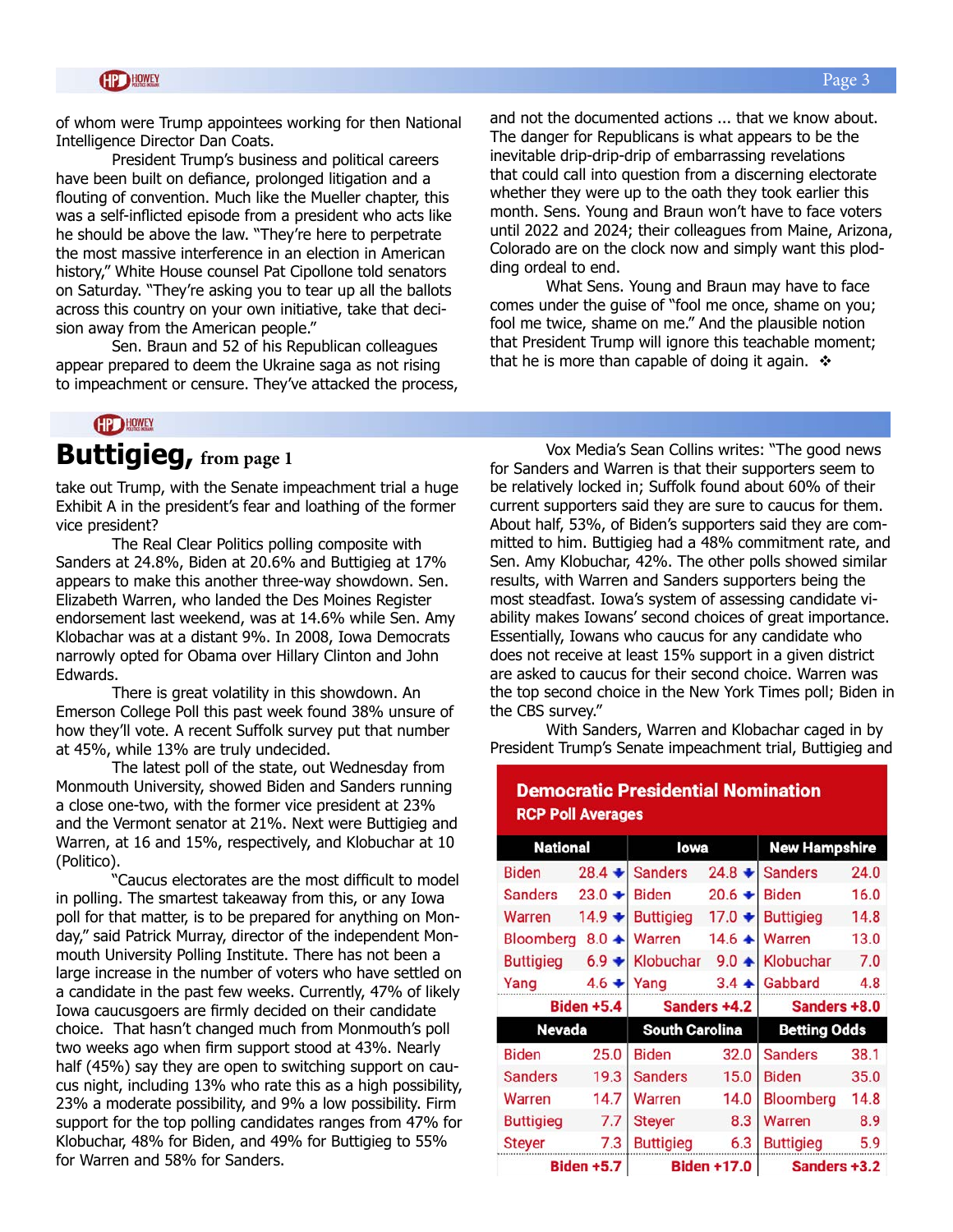Biden have had Iowa pretty much to themselves this past week. Buttigieg had more than a dozen town halls, beginning with a Fox News event last Sunday night. He is targeting independent moderates and disaffected Republicans. He's got nine GOTV events scheduled through Sunday.

Dogging Mayor Pete's campaign is his standing with African-America voters. While they represent a tiny sliver of expected caucus participants in Iowa, it goes to his electability arguments against President Trump. He spent \$2 million in South Carolina on radio and TV ads touting his inclusive nature, but a recent Fox News Poll found just 2% of South Carolina black voters are



**South Bend Councilwoman Sharon McBride and Rep. Anthony Brown were named co-chairs of Pete Buttigieg's presidential campaign on Wednesday.**

backing him. A national Quinnipiac University poll published on Tuesday found Buttigieg at 0% support among black primary voters.

"If he does well in Iowa, I don't see [Buttigieg] as dead on arrival here, but he's certainly on life support in South Carolina," State Rep. Gilda Cobb-Hunter, an influential state lawmaker who has not endorsed in the 2020 primary, told Politico.

**A New York Times** story on Tuesday featured minority staffers on his campaign complaining about their lack of inclusion. "That may not be something that's typical or has happened a lot before in presidential campaigns, to try to empower staffers at all levels to be able to speak to their concerns and experiences, to raise concerns and to have these tough conversations," Buttigieg told reporters after a campaign stop in Ottumwa, Iowa. "And they are tough."

On Wednesday, Buttigieg announced his campaign co-chairs, including U.S. Reps. Anthony G. Brown, Don Beyer, and Annie Kuster, civil rights leader Lamell McMorris, Dayton Mayor Nan Whaley, and South Bend Councilwoman Sharon McBride. Rep. Brown, McMorris and McBride are African-American.

"I am thrilled to stand shoulder to shoulder with these inspiring leaders who reflect the boldness and strength of our country," said Buttigieg. "I admire all that they have done to bridge the gap between Americans of both parties in order to tackle the urgent issues that have grown worse under this president."

Councilwoman McBride said, "I have seen on the campaign trail that many Americans are still getting to know Pete, and I've been honored to share with others what I know to be true about him from our work together in South Bend."

"As I've been traveling the country with Pete, I've seen firsthand the hunger Americans have for a president es. Pete has proven himself to be the leader that we need with the plan we need. His comprehensive Douglass Plan for Black America will further extend political freedom, economic parity, and justice to more Americans in our country."

Buttigieg returned to the U.S. Conference of Mayors a week ago. It was where he kicked off his campaign exploratory committee one year ago. "It was exactly a year ago on this day and in this place that we first launched this exploratory committee for president that became my campaign," he said. "And at that time, an awful lot of people thought the idea of putting a mayor in the White House seemed improbable. We had a staff of four and a little office back home smaller than the stage area where I'm standing. I had no big email list, no senatorial PAC. I had a personal fortune amounting to literally thousands of dollars and a name that didn't exactly roll off the tongue. But what we had was this idea that our country would be better off if Washington started to look a little more like our best run cities and towns before the reverse started to happen."

**As for his closing electability** argument, Buttigieg said at the Fox News town hall, "The biggest risk that we could take right now would be to try to go up against this president with the same old playbook that we've been relying on that helps explain how we got here in the first place. I think it's time for something completely different. Look, I'll admit if what you're looking for is the most years spent in Washington, you've got a clear choice and it's not going to be me, but I would also argue that the kind of experience you have governing on the ground in a city of any size is the kind of experience we need a little more of in Washington, because we don't have the luxury of alternative facts."

On CBS "Face The Nation" last Sunday, Buttigieg was asked to describe a successful Iowa outcome. "I'm

Page 4

who can bring Americans together so that we heal our divides and restore decency to our nation's highest office," said Rep. Brown.

"When I met Pete in Atlanta, I found him to be not only brilliant but also a genuine, authentic leader who values honesty and transparency and who works to build consensus," said McMorris. "America needs a leader who can rally citizens to unite and tackle our mounting challeng-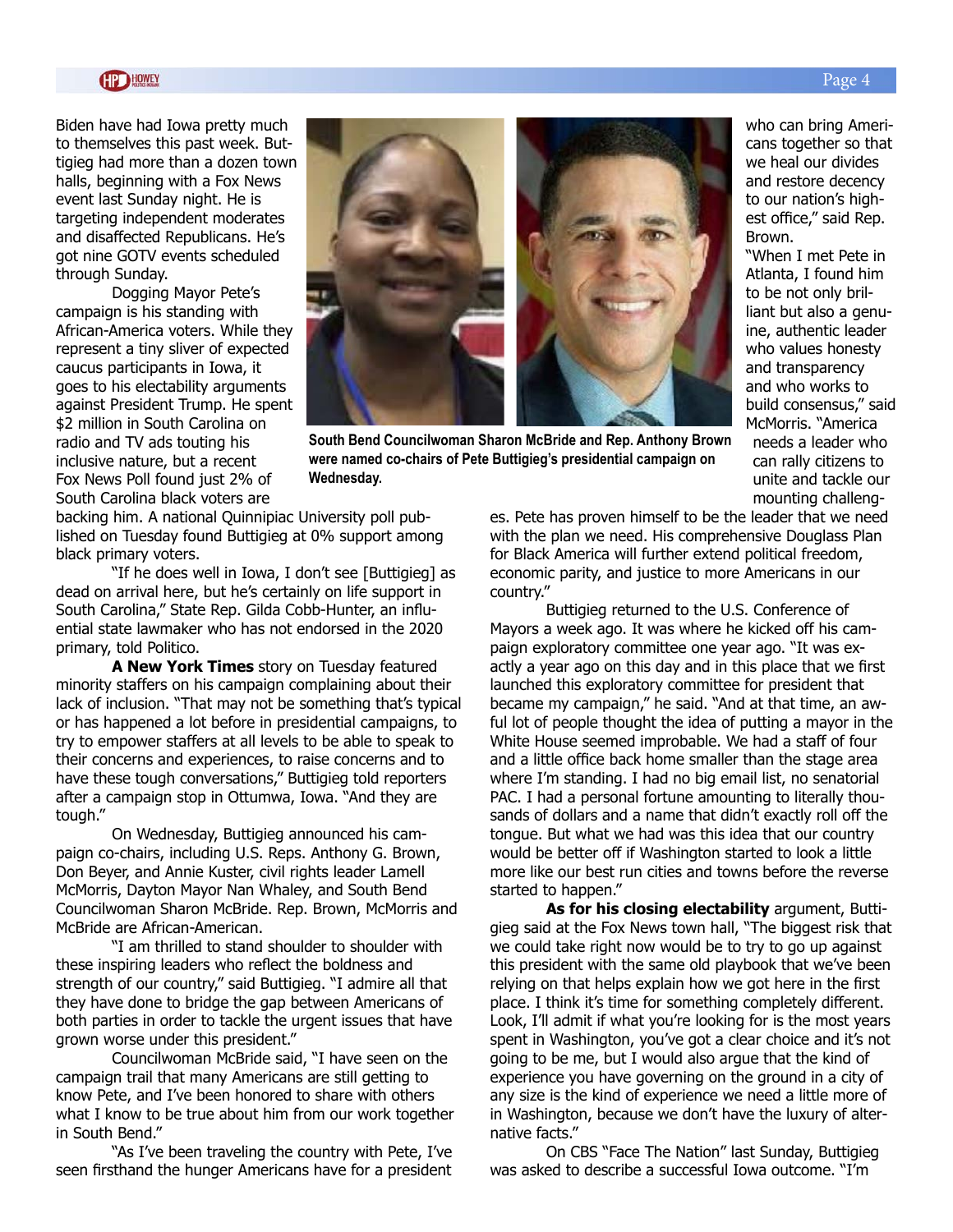not going to set a goalpost, but clearly it's important for us to do well here in Iowa because this is our first opportunity to actually show versus tell about our ability to earn the support of voters," Buttigieg responded. "And we've got a fantastic organization here on the ground, more than 100 organizers filling those slots for precinct captains and the organization that's really going to move people to the caucuses. Now, what I think is all different this year is a lot of folks have really been waiting until these last few days to make their decision. And so that creates the opportunity for us one more time



to talk about the kind of president I seek to be, what it would mean to have a president focused on unifying the country, but also why my approach is the best to win and to defeat Donald Trump."

#### **Focus on Obama to Trump counties**

As he walked out to a crowd of over a hundred people at a fairground venue in Osceola, Iowa on Tuesday afternoon, Buttigieg told the crowd that he spent New Years in the small town when he worked as an Obama staffer in 2008 [\(Vice News](https://www.vice.com/en_us/article/akw3np/mayor-pete-thinks-he-can-flip-trump-counties-in-iowa?utm_source=vicenewstwitter)). Several voters that VICE News spoke with at his events in Osceola and Indianola cited Buttigieg's "fresh face" and "energy" as his appeal, qualities that made a young senator named Barack Obama stand out to Iowans more than a decade ago. "This campaign is calling out to Democrats, calling out to independents, and 'future former Republicans,' he said, making a direct pitch to conservative voters that his campaign was hoping would attend.

 Osceola, which is in Clarke County, voted for Barack Obama in the 2008 presidential election by 49.8%, then flipped to Donald Trump in the 2016 contest by a much larger margin of 60.2%. Buttigieg's campaign has employed a strategy in the final weeks leading to the caucus to purposefully send

the candidate to these Obama-to-Trump counties in an attempt to woo conservatives to their side.

 Politico reports today: The play is to get Buttigieg in front of as many Iowans as possible, taking advantage of an impeachment-free schedule. He's focusing on rural areas, where other candidates won't have time or resources to get to. What's most interesting about his events is the Q-and-A time with voters: He often takes five to seven questions from the crowd or pulled from a fishbowl of pre-written queries. Earlier this week, several challenged his lack of support among black voters — a sign that his weakness in South Carolina is seeping into his ground game in Iowa.  $\cdot\cdot\cdot$ 

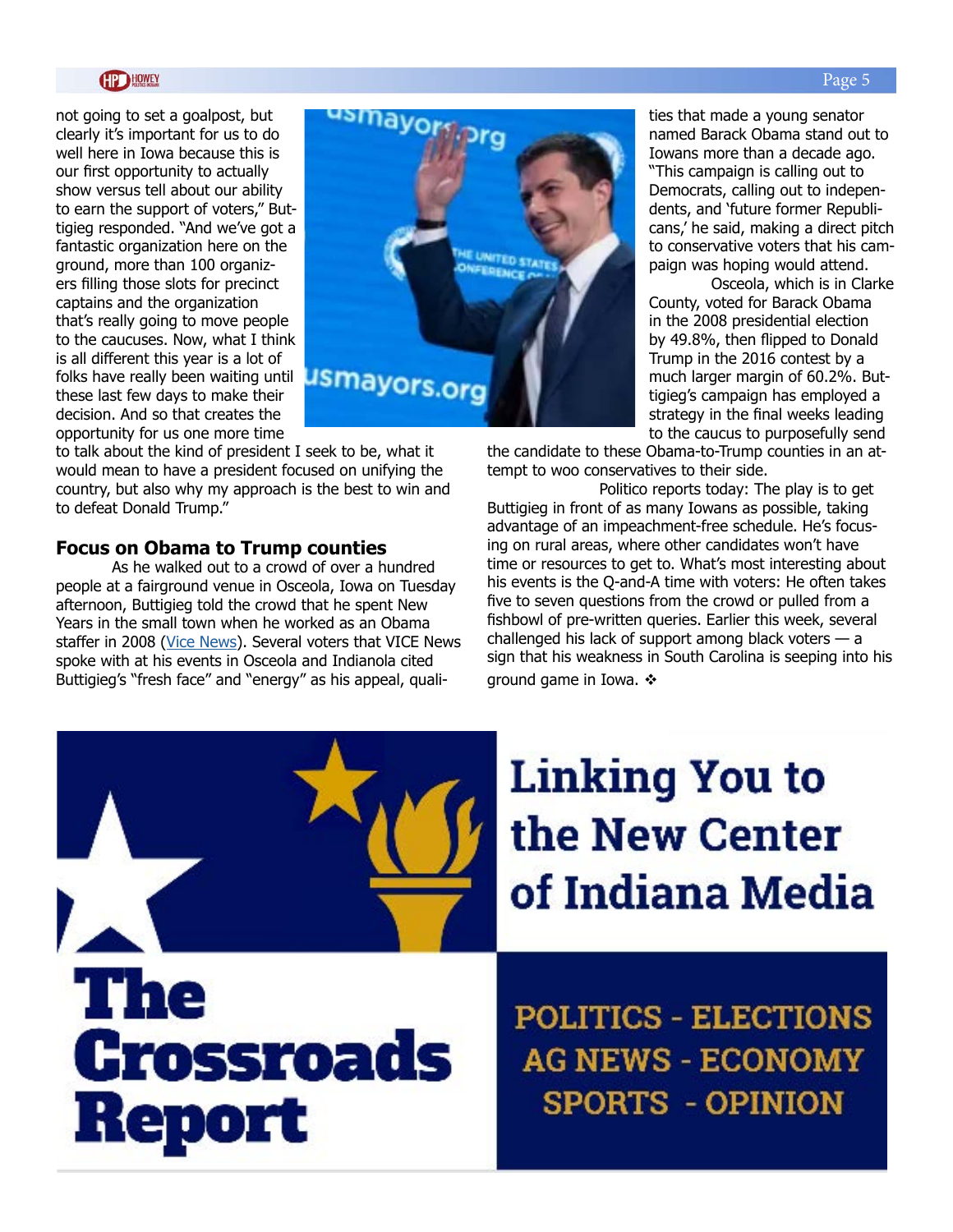# **Henderson begins TV; Hale posts \$269k**

#### **By BRIAN A. HOWEY**

INDIANAPOLIS — Two significant milestones in the 5th CD race were passed this week. Republican Beth Henderson became the first candidate to air TV and radio ads. On the Democratic side, Christina Hale reached a record \$600,000 after she posted \$269,000 on her fourth quarter FEC report. The former legislator has nearly \$420,000 in cash-on-hand.



That prompted the DCCC to add her to its Red-to-Blue program. DCCC Chairwoman Cheri Bustos said, "A lifelong Hoosier, Christina Hale exemplifies the sacrifice, hustle and drive needed to deliver on behalf of Indiana fami-

lies. Her reputation as a consensus builder in the Indiana Statehouse means every bill she passed earned bipartisan support. She has worked tirelessly to champion the needs and concerns of her constituents, and she'll bring that same can-do attitude to Congress."

an understanding of the issues a candidate possesses, but rather how many greenbacks you can dangle in front of the Washington elite."

Hale also picked up the endorsement of the Latino Victory Fund, with Executive Director Mayra Macías saying, "Latino Victory is beyond thrilled to endorse Christina Hale for Congress. Hale has the drive and vision that we need from our elected officials."

Hale's money haul was part of a huge advantage Democrats have over Republicans. House Minority Leader Kevin McCarthy (R-Calif.) in a closed-door meeting with his conference on Tuesday admonished Republicans for insufficient fundraising, telling the members, "We're getting our ass kicked." The DCCC raised \$125 million in 2019 according to Bustos, while the NRCC raised \$85 million last year.

Henderson's emergence as the first on TV should attract national attention. "We're very excited to be the first candidate up on the air, on TV as well as radio," Henderson told Howey Politics Indiana on Wednesday. "What's important for me is name recognition. Running as an outsider it's important for me to get my name out there so people know who I am. We really wanted to get a jump start on that."

Henderson, whose husband Terry ran for U.S. Senate in 2018, has made what her campaign is calling a "five figure buy" spread out on cable and broadcast TV, as well

Bustos added, "Because of the strength of Democratic candidates running in 2020 we are on path to protect and expand the most diverse House majority in American history. These Red-to-Blue candidates are veterans, farmers, doctors, public servants and advocates who are committed to serving their communities and ensuring they will finally have a voice in Congress." Dee Thorn-

ton, the 2018

Democratic nominee, said this morn-



**5th CD Republican candidate Beth Henderson (left) in her first of cycle TV ad; and Democrat Christina Hale, who was named to the DCCC's red to blue program.**

ing, "I am deeply disappointed to learn that the DCCC has decided to play favorites and back a candidate before voters have been given the opportunity to make their voices heard in the primary on May 5, 2020. The DCCC's decision to choose a specific candidate before the voters have had their say appears to be motivated by an age-old Washington tradition: Money. No longer does it matter how keen

as radio. The Atlanta businesswoman, mother and nurse says in the ad, "Indiana's 5th District is an amazing place to raise a family, start a business and has been our home for 30 years." She describes herself as a "lifelong conservative," political outsider and nurse. She adds, "I've always been in the business of caring for people, hard work, and fiscal accountability and limited government." Shown with her Belgian draft horses, she adds, "If I can handle these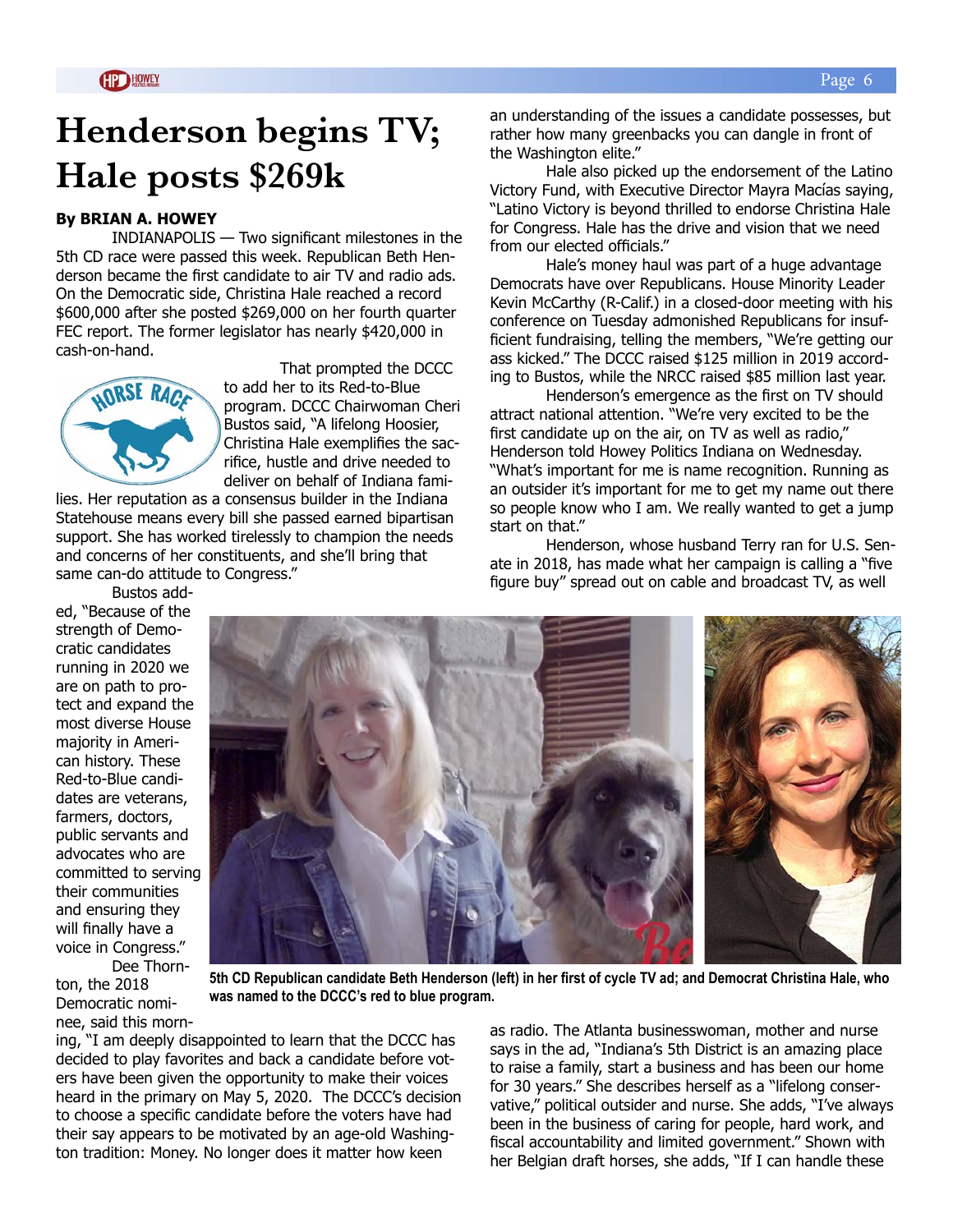giants, I can certainly rein in socialism in D.C."

It comes as Indiana Treasurer Kelly Mitchell officially launched her campaign in Noblesville Wedneday evening, and former state senator Mike Delph passed on the race. The current filed GOP field includes Kent Abernathy, Andrew Bales, Rev. Micah Beckwith, Allen R. Davidson, Matthew Hook, Danny Niederberger, Mark Small and Russell H. Stwalley. State Sen. Victoria Spartz is considering a run.



Beckwith is the

only candidate who has made a year-end FEC filing as of HPI's deadline on Wednesday. The Noblesville pastor has received donations from former congressmen Marlin Stutzman and Jack Hiler and has reported \$95,432 in contributions with an ending \$37,650 cash-on-hand.

Citing family needs, Delph took himself out of contention on Tuesday. "After much prayer and reflection in consultation with my family, it is clear to me that I need to stay close to home here in Indiana," Delph said. "Mom needs me. My daughters need me. My wife needs me. I can't be there for them if I am traveling every week to Washington, DC."

Delph's passing on the race may signficantly clear the social conservative lane for Beckwith.

Henderson intends to make her career in nursing and occupational health care the cornerstone of her campaign. She has the ability to self-fund, and her campaign said she will do that along with a mix of traditional funding. "My interest is health care, but also small business," Henderson said. "Being a nurse, nursing is the No. 1 most trusted profession. Congress is the least. We need to get trust, caring and integrity back because it's lacking now."

#### **Congress**

#### **2nd CD: Walorski files**

U.S. Rep. Jackie Walorski filed last week and giving her a boost of confidence in her ability to secure her third-term in Washington, she believes, will be the impeachment effort by congressional Democrats. "It's a swing district that I run in, but I'm very grateful even though the left is swinging out of control at the moment," Walorski said. "It's a completely partisan battle with all this impeachment stuff. I think we are in a great position to take the House back. When you look at our communities and our country, I think there are many ways to make them stronger," she said. "A lot of it is wrapped up in what we've been able to do the last couple years."

#### **LGBTQ Fund endorses Hackett**

LGBTQ Victory Fund, the only national organization dedicated to electing LGBTQ people to public office, endorsed Pat Hackett's campaign for Congress. The endorsement signals Victory Fund's confidence that Hackett is well-positioned to be a strong voice for equality once elected (Howey Politics Indiana). Hackett would be the only openly LGBTQ member of Congress from Indiana if she wins her race. "LGBTQ Victory Fund is pleased to endorse Pat Hackett for Congress," said Mayor Annise Parker, president & CEO of LGBTQ Victory Fund. "Pat's commitment to dignity and justice for all and policies that address the real concerns of constituents make her the best candidate to

represent Indiana's 2nd District. When she wins in November, Pat will become a vital LGBTQ voice for Hoosiers and all Americans."

#### **6th CD: Rep. Pence files**

U.S. Rep. Greg Pence has filed for reelection. "Today, I filed paperwork declaring my candidacy to serve another term as congressman for Indiana's 6th Congressional District," said the freshman Republican. With your support in 2018, I ran a campaign based on our shared Hoosier values and an unwavering commitment to stand alongside President Trump to protect American farmers and manufacturers; to grow our economy and create jobs and opportunity for every Hoosier right here in the 6th District. Despite the do-nothing Democrat majority in the United States House of Representatives, I am proud of all President Trump and Republicans have accomplished."

#### **General Assembly**

#### **HD6: Bauer won't seek 26th term**

State Rep. B. Patrick Bauer, the longest serving member of the Indiana House of Representatives and one of the country's longest serving state legislators, announced on Monday he will not run for another term. Bauer has spent 50 years in the Indiana General Assembly, serving six years as speaker of the House, four years as minority leader and 12 years as chair of the House Ways and Means Committee. "It has been an honor to serve the people of St. Joseph County in the state legislature," Bauer said. "What I will clearly miss the most is the interaction with all of the local residents who have been so kind and helpful through the years. By working together, I truly believe we have made St. Joseph County, and Indiana, a better place to live." Bauer was House speaker for six years between 2002 and 2010 but was the House minority leader when Democrats refused to take the floor on a key deadline day at mid-session in 2005, killing more than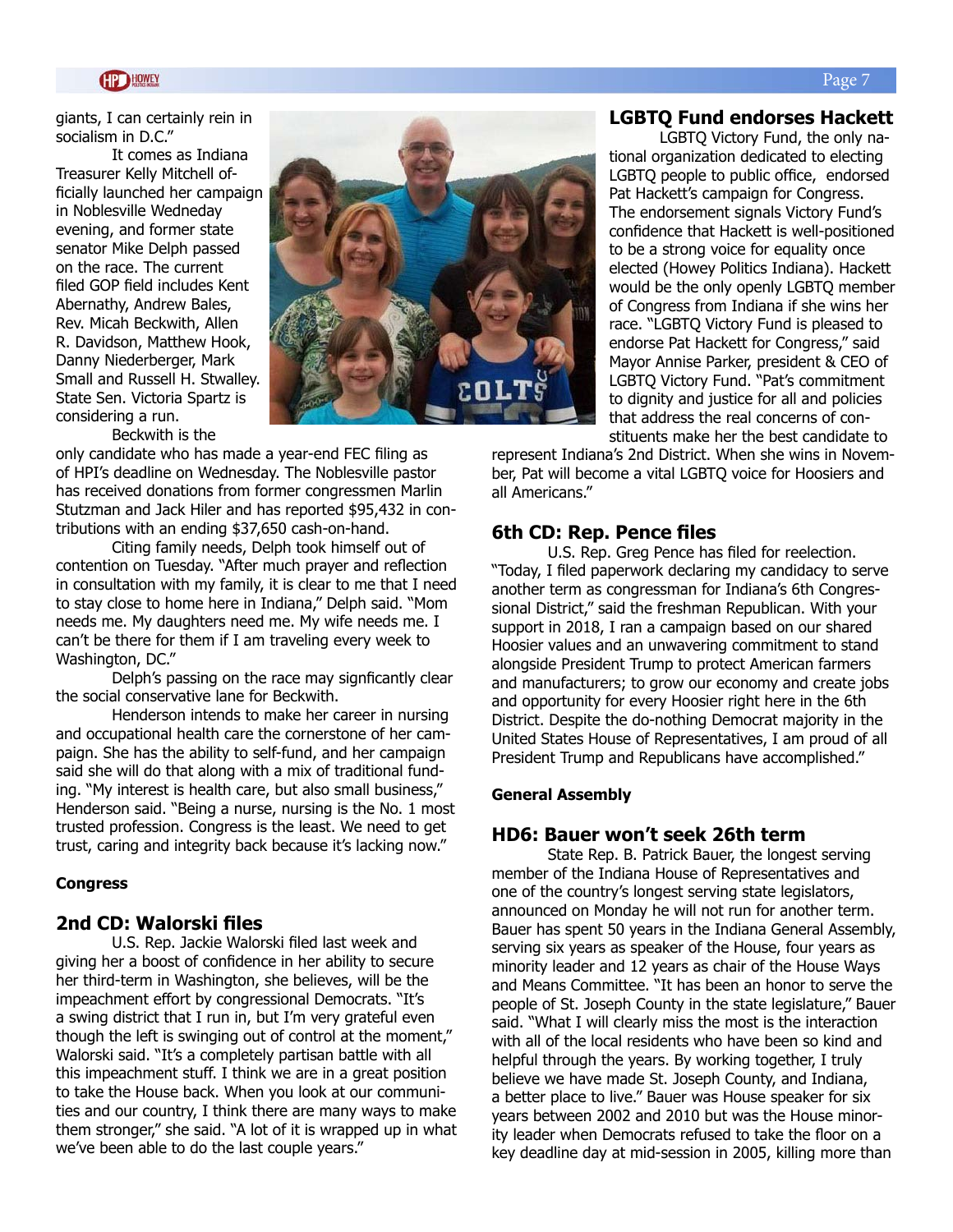



100 bills. Gov. Mitch Daniels called Bauer a "throwback politician" whose party members had "car bombed" the legislative process. Bauer led Democrats on a 2011 boycott to an Illinois motel, which blocked the "right-to-work" bill that year, but Republicans passed it the following year and Democrats suffered 2012 election losses

that have left them largely powerless in the House since then. Drew Duncan has announced his intention to run for Bauer's seat in the Democratic primary.

#### **HD92: Rep. Macer retiring**

After eight years of service to the west side of Indianapolis, State Rep. Karlee Macer (D-Speedway), will not be seeking reelection this year. "One of the greatest honors and privileges of my life has been to serve as state representative for House District 92," said Macer. "When I first ran for office, our community was crying out for better infrastructure, economic development and a better quality of life for all Hoosiers. Together, we've worked hard to improve our neighborhoods and accomplish our shared goals to fight for families, veterans and workers alike, and though this work never ends, I'm proud of the steps forward we have taken. After much deliberation, reflection, and family input, I've decided it's time to pass the torch to the next generation of leaders in our community to pick up these causes and champion them for our state," said Macer. "While I will not be seeking reelection in 2020, my passion for service and heart for Hoosiers means that I won't be far, and will continue to work hard for our communities around the state."

#### **Melton, Hatcher file for reelection**

The game of political musical chairs that began during State Sen. Eddie Melton's brief campaign for Indiana governor has ended with the players hoping to end up right back where they began. On Tuesday, Melton filed for reelection to Senate District 3, as the Gary Democrat promised to do Jan. 6 when he ended his three-month bid for the state's top job (Carden, NWI Times). "In my first term, we've been able to position Northwest Indiana for future growth and development," Melton said. "We've also begun tackling some of the most pressing issues that impact our communities. The vision for 2020 is clear if we work together, because we are stronger together!" Melton's decision to try to remain in the Senate, however, appears to have prompted state Rep. Ragen Hatcher, D-Gary, to reconsider her previously announced plans to run for what would have been an open Senate seat if Melton had stayed in the governor's race. She also reportedly considered running to represent Northwest Indiana in the U.S. House. Instead, Hatcher filed Tuesday to seek reelection as representative for Indiana House District 3, which includes Gary's downtown and east side, Lake Station, New Chicago and Hobart. So far, Melton is facing Calumet Township Board President Darren Washington in the Democratic Senate primary. Hatcher will have to outpoll Jessica Renslow, an instructional designer and business strategist, to keep her House seat.

#### **HD75: Martin arrested on DUI**

A Warrick County attorney was arrested around 12 a.m. Thursday by state police on DWI charges. According to Indiana State Police Sgt. Todd Ringle, a trooper saw a vehicle going 65mph in a 45mph zone on SR-66. After the driver, Charles Richard Martin, age 50, made an unsafe lane movement, he was pulled over (WFIE-TV). Martin had declared for the Republican nomination of HD75 last week. It is the open seat of retiring State Rep. Ron Bacon (Howey Politics Indiana). Once Martin was stopped at SR-261 and Peachwood Drive, ISP says the trooper determined he was intoxicated and he failed a field sobriety test. ISP says Martin, who is an attorney for the Warrick County-based law firm Martin & Martin, according to their website, refused to give a chemical blood test; the trooper then asked for and was granted a warrant for the blood test (Source: Warrick County Sheriff's Office). ISP said Martin was then taken to the Warrick County Jail and charged with DWI and DWI - Endangerment. Results of Martin's chemical blood test are pending and could take weeks to come back.

#### **SD16: Rhoads to challenge Sen. Busch**

Republican Tom Rhoades, longtime Allen County resident and public servant, officially announced his candidacy for the SD16 seat held by State Sen. Justin Busch, who was selected via Republican caucus to fill the open seat after Senate President Pro Tem David Long resigned. Rhoades, an Allen County resident for over 30 years, brings experience in law enforcement, education, and healthcare to the race. "Allen County is a wonderful place to live and work," said Rhoades. "I have been fortunate to have built a career serving this community and I look forward to continuing that service as the District 16 state senator representing local voices, values and concerns in Indianapolis." Rhoades, who currently serves as the chief of police and corporate director of public safety and emergency management for Parkview Health, has nearly 30 years of law enforcement and public safety experience. Prior to his service at Parkview, Rhoades served as captain with the Fort Wayne Police Department, overseeing the creation of the Office of Professional Standards Unit and the Fort Wayne Police Academy. Rhoades also served as the public information offficer for the department.  $\mathbf{\hat{*}}$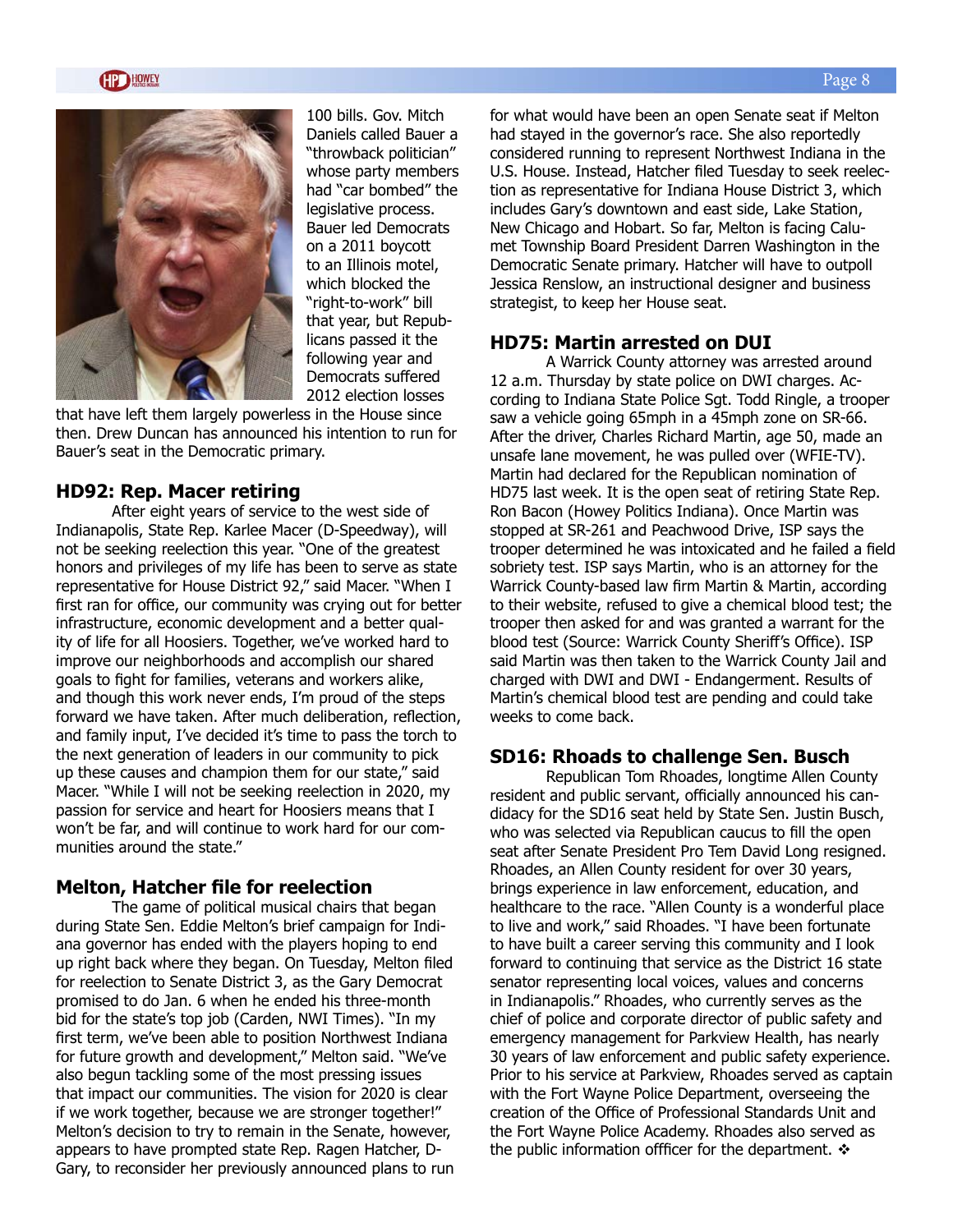# **Shifting districts of former House speakers**

#### **By BRIAN A. HOWEY**

INDIANAPOLIS  $-$  In 1986, HD37 became the epicenter of political change in Indiana when Democrat Marc Carmichael upset House Speaker J. Roberts Dailey with 59% of the vote. Since 1983, Dailey had blocked lottery referendum legislation and opposed a bill that would allow cross-county line banking.



A generation later, HD37 has yielded another speaker, this time State Rep.Todd Huston. He was designated as "speaker-elect" by acclamation during Organization Day last November and faces a rematch with Democrat Aimee

Cole Rivera.

An HPI analysis of modern speakerships has yielded this: That two of the five districts have gone from a reliable bastion of the speaker's party to the other side of the spectrum.

HD37 has shifted to becoming a suburban district between Dailey and Huston. Former Republican Speaker

Paul Mannweiller's HD49 has shifted out of Indianapolis to northern Indiana, where State Rep. Christy Stutzman was elected in 2018 unopposed.

But two Southern Indiana districts belonging to former Speakers Michael K. Phillips and John Gregg have undergone polar shifts. In Phillips' HD74, Republican State Rep. Lloyd Arnold carried it with 61% in 2014, with 59% in 2016, while State Rep. Steve Bartels was unopposed last cycle.

Speaker Gregg′s Speakers John Gregg with Paul Mannweiler (left) and Republican Speaker J. Roberts Dailey.

HD45 has become a

reliably Republican district since 2014, when State Rep. Bruce Borders reclaimed it from Democrat Kreg Battles, who defeated Borders in 2012 when reapportionment placed the two incumbents in that district. Battles defeated Borders with 89 votes in 2012. Borders won it back two years later and in 2018, the former Jasonville mayor cruised to a landslide victory with 65% of the vote.

districts represented by Democrat State Sen. J.D. Ford and Jim Merritt.

With the 2020 election serving as a referendum on President Trump, it will be fascinating to see if these two speaker districts stay firmly in the GOP column, or whether they will become the new battlegrounds.  $\triangleleft$ 

Phillips was upset by Sally Rideout Lambert during the 1994 GOP tidal wave, and future House Majority Leader Russ Stilwell reclaimed it two years later and held it until the 2010 political realignment. "The last time a Republican held my seat was decades ago," Stilwell said of 1994 when Lambert upset Phillips. The same can be said for many of the other seats we lost in Southern Indiana as well," Stilwell told HPI after the 2010 election. That would include Bob Bischoff, Paul Robertson, the Oxleys, Trent Van Haaften, Sandra Blanton and Dennis Avery.

**Democrats represented** 10 counties exclusively in 2008 that are now represented exclusively by Republicans: Harrison, Washington, Perry, Blackford, Crawford, Ohio, Orange, Posey, Putnam and Switzerland.

Former House Speaker B. Patrick Bauer, who announced on Tuesday he would not seek a 26th term ending a record 50 years in the House, ran unopposed in HD6, which is the only former Democrat speaker district to remain in that column.

The question now is whether current Speaker Brian Bosma's HD88 and Huston's HD37 can remain in the GOP column.

Bosma coasted to an 11,000 vote plurality in 2016, but defeated Democrat Poonam Gill 55.5% to 45.5% in 2018. It was the closest election he has faced. Polling from neighboring suburban Indiana Senate districts reveal a purple hue. President Trump is sideways with voters in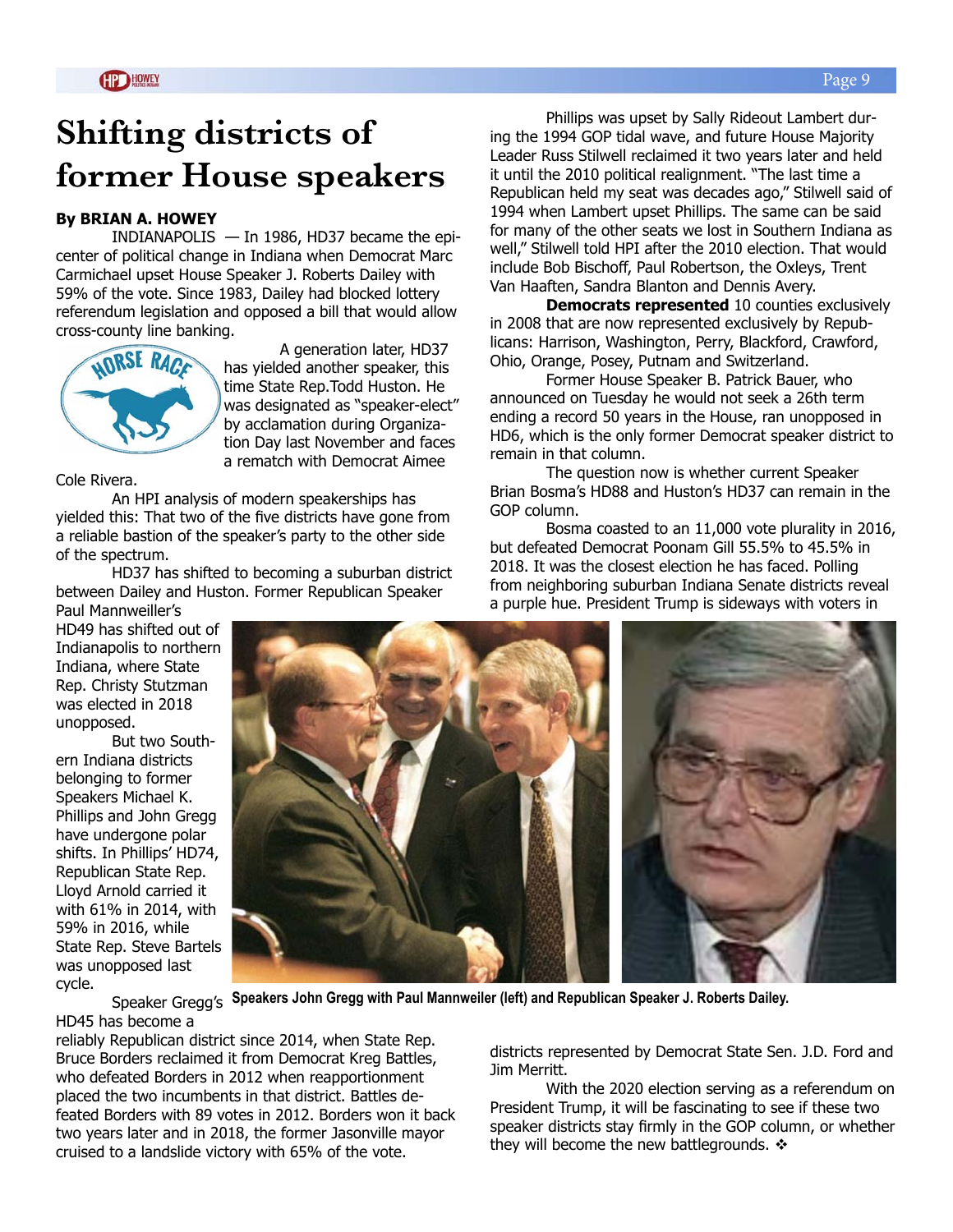# **Holcomb signs surplus spending legislation**

#### **Howey Politics Indiana**

INDIANAPOLIS — Indiana Gov. Eric Holcomb has signed off on a plan for spending \$291 million in unexpected state tax revenue on college campus construction projects after legislative Republicans rebuffed Democratic attempts to direct at least some of that money toward



school funding (AP). The Republican governor's office said he signed the bill Wednesday. Holcomb had first proposed in July the plan for using the extra money toward paying cash for several building projects that were part

of the two-year state budget adopted in April, rather than borrowing money. By paying for the projects with cash instead of issuing debt, state officials estimate it could save the state more than \$130 million over 20 years. Holcomb said in a statement that the plan ensures the state remains "remains the fiscal envy of the nation by saving Hoosier taxpayers more than \$135 million in borrowing costs." Republicans have repeatedly defended the 2.5% per-year increase in school funding included in the current state budget. The measure, authored by House Ways & Means Chairman Tim Brown, provides cash funding for the following:

\$73 million for the Purdue College of Veterinary Medicine teaching hospital;

\$62 million for Indiana University for bicentennial projects; ■ \$59.9 million for the Ball State University

STEM and Health Professions facilities;

■ \$30 million for the Ivy Tech Columbus main building replacement;

■ \$18.4 million for renovation of Dreiser Hall at Indiana State University;

■ \$48 million for the University of Southern Indiana Health Professions classroom renovation, and the rest to pay off some existing debt obligations.

#### **House passes hand held driving ban**

The House has passed legislation that would bar all drivers from having their phones in their hands while driving (Erdody, [IBJ](https://www.ibj.com/articles/distracted-driving-bill-passes-house-moves-to-senate)). House Bill 1070 passed 86-10 on Wednesday. The two-page bill, authored by Rep. Holli Sullivan, R-Evansville, updates a current law passed in 2011 that requires all phones must be used hands-free while behind the wheel of a vehicle. "Simple enough, but very powerful," Sullivan said of her bill. The bill moves to the Senate for consideration. Under the current law, texting while driving is banned, but the law is almost unenforceable because there is no way to prove a text was being sent. The new legislation is part of Gov. Eric Holcomb's

agenda to prevent distracted driving. "When your hands and your eyes and your brain are all doing something other than steering a car, bad things tend to happen," Holcomb said.

#### **Fetal remains bill passes Senate panel**

A Senate committee easily approved legislation Wednesday that requires medical facilities to develop policies for burying and cremating fetal remains (Smith, [Indiana Public Media](https://indianapublicmedia.org/news/fetal-remains-disposal-rules-bill-is-only-abortion-measure-advancing-in-2020.php)). The bill – which follows up on a 2016 anti-abortion law – is the only abortion-related measure advancing this session. Indiana law – upheld by the U.S. Supreme Court  $-$  says medical facilities must bury or cremate fetal remains. Bill author Sen. Liz Brown (R-Fort Wayne) stresses it doesn't. Rather, she says, it gives women options, particularly those who induce their abortion at home with medication. "Going back to the clinic and saying, 'I don't know how to do this, but you have a legal responsibility to do this,'" Brown says.

#### **What bills are still alive?**

After proposing more than 100 education bills, lawmakers face a key legislative deadline next week (Lind-say, [Indiana Public Media](https://indianapublicmedia.org/news/its-legislative-halftime-for-house-education-bills-what-survived.php)). House lawmakers proposed fewer education-focused bills than the Senate, but only about a dozen made it through to the session's next half.

**HB 1001:** Legislative leaders prioritized the socalled "hold harmless" bill to not penalize schools for a drop in student scores on the state's new ILEARN test. Both chambers have approved identical pieces of legislation on hold harmless, but either the Senate or House bill has to proceed through the opposite chamber before the governor signs it into law.

**HB 1002:** In what's being hailed as a massive win for the state's educators, House lawmakers unanimously approved a bill that would no longer require schools to include test scores as part of the teacher evaluation process. Schools still could decide to include test scores at the local level, but this bill removes language from Indiana law that requires test scores to "significantly" inform teacher accountability measures.

**HB 1003:** This bill, dubbed the "school freedom bill" by author Rep. Jack Jordan (R-Bremen), would let schools submit waivers to the Indiana State Board of Education, to work around curriculum or other related school laws if the schools prove it will benefit students. The bill received broad support, but some lawmakers and education advocates remain concerned about the possible legal questions that could come into play if schools propose waiving certain statutes.

**HB 1066:** This bill covers a lot of ground in the education arena. It would make foster children automatically qualify for the state's school choice program and require the Indiana State Department of Education to post more information about teacher workforce needs and permits.  $\mathbf{\hat{v}}$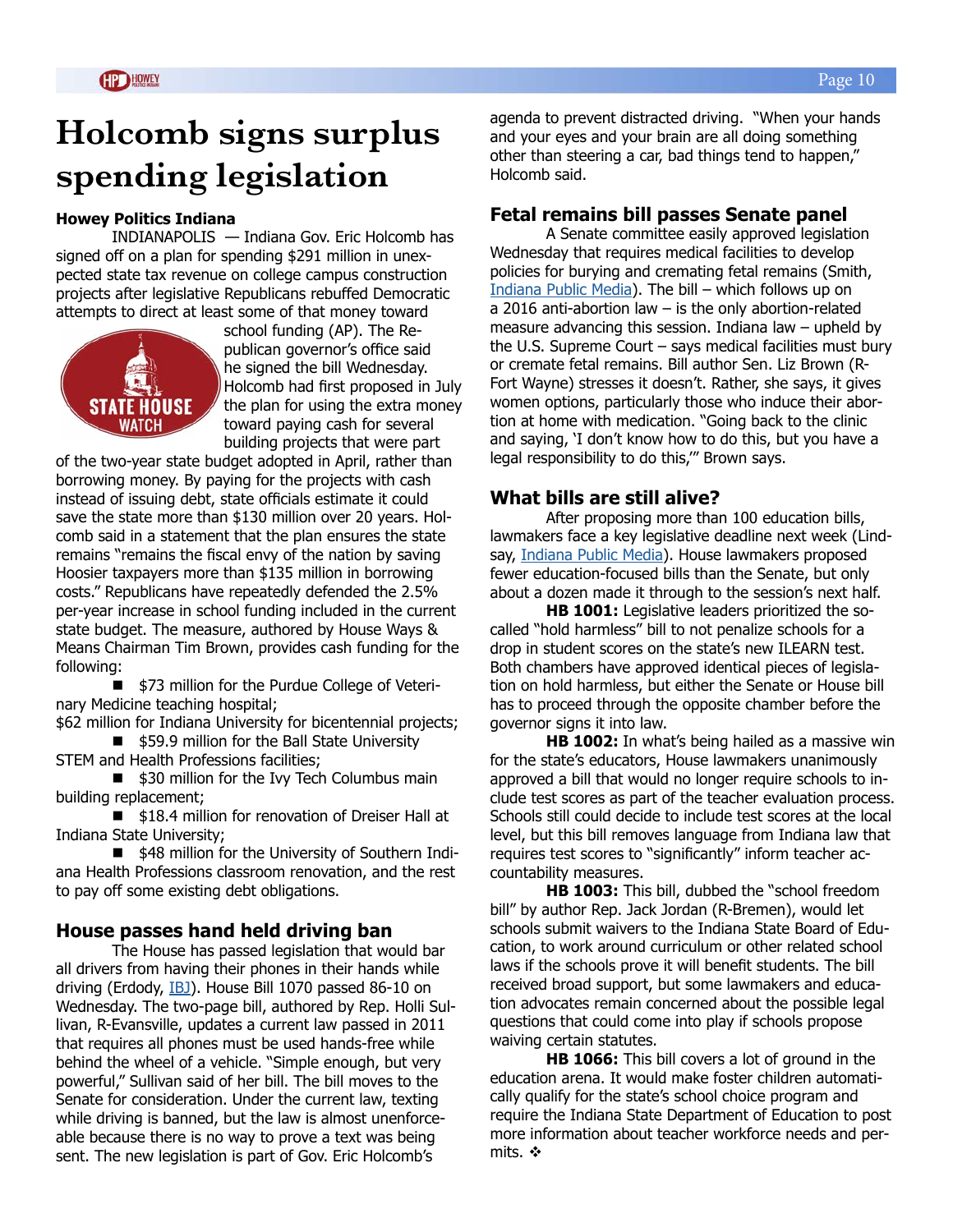# **Marijuana prohibition issue playing out across Indiana**

#### **By BRIAN A. HOWEY**

NASHVILLE, Ind. – With neighboring states Illinois and Michigan legalizing recreational marijuana, and Indiana's two most populous counties moving toward fines for mere possession as well as foregoing prosecution, Indiana Democrats are seeking to decriminalize while the Republican General Assembly is doubling down on prohibition.

A week ago, Democratic attorney general candidate and State Sen. Karen Tallian's bill announced a bill

(SB 114) would reduce the penalty for the possession of less than one ounce of marijuana to an infraction for a first offense, which means an officer could simply give them a ticket. "No more jail time. We just don't understand why the Republican legislature and the governor refuse to understand that that's what Hoosiers want," said Tallian.

An October 2016 WTHR/Howey Politics Poll found 73% of Hoosiers backing medicinal marijuana, while 58% of self-identified conservatives backed the concept.

Last October, Marion County Prosecutor Ryan Mears announced his department would no longer prosecute possession of an ounce of marijuana. In December, the Lake County Council endorsed an ordinance calling for possession fines of between \$50 and \$250. "I don't want anybody to think we're advocating for the legalization of marijuana. We're not," Lake County Council President Ted Bilski told the NWI Times. "We're trying to be fiscally responsible. How do we not bog down our criminal justice system? How do we not overcrowd our jails?"

**According to the FBI** Uniform Crime Reporting Program, marijuana possession arrests increased in Indiana from 7,431 in 2014, to 7,802 in 2015 and 8,953 in 2016. The total arrests for sales and possession increased from 8,691 in 2014 to 10,143 in 2016.

State Sen. Mike Young, R-Indianapolis, is pushing back. He authored SB436, which would give embattled Attorney General Curtis Hill the option of prosecuting marijuana possession cases. The bill would "grant the attorney general concurrent jurisdiction to prosecute certain crimes if the prosecuting attorney refuses as a matter of policy to prosecute those crimes." It would establish "a procedure for the attorney general to assume jurisdiction, and requires the county to reimburse the attorney general for expenses incurred in prosecuting crimes in the county."

It cleared the Senate committee by a 6-3 vote this week. "I know of (prosecutors) that would never file the death penalty because they don't believe in it," said David Powell, formerly with the Indiana Prosecutors Council said. "So, should they be removed from office?"

Politico reported that more than 40 U.S. states could allow some form of legal marijuana by the end of 2020, including deep red Mississippi and South Dakota. "We're cautiously optimistic that we can win more marijuana reform ballot initiatives on one Election Day than on any previous Election Day," said Matthew Schweich, deputy director of the Marijuana Policy Project.

**Tallian said at a** Statehouse press conference a week ago that 12 states and the District of Columbia are fully legal, and 27 states have no criminal penalties for possession. "Ohio did that in 1975 and the last time I looked Ohio does not have a history of reefer madness.

> But, Indiana clearly lags behind and we are now one of only 14 states that allows only CBD oil."

Gov. Holcomb is clearly in the prohibition camp, telling Howey Politics Indiana last summer he is against decriminalization and would only consider medicinal marijuana if the federal government removed it as a Schedule 1 drug. "I've not been persuaded by that argument that by decriminalizing it will make the overarching public problem go away. I think we're sending a mixed message."

**When HPI** asked him if mariju ana was

properly designated as a "Schedule 1" drug under the Uniform Narcotics Act of 1932, placing it along side heroin and morphine, Holcomb deflected. "Not to be a blockhead about it, but I've shared this: With federal leadership, that it is illegal," Holcomb said. "I have a hard time picking and choosing what laws to obey. I've taken a couple of oaths in life at upholding the law. Just because others are choosing not to, doesn't make it right for me not to. Even as attractive financially as it might be, (that) doesn't make it right. The hurdle we have to get over is there is very little American medical research on this drug." That was true in the 1930s when Harry J. Anslinger headed the Federal Bureau of Narcotics. Anslinger claimed, without any scientific research, that marijuana caused people to commit violent crimes and become overtly sexual. When the Marihuana Tax Act of 1937 was passed, the American Medical Association opposed, saying it inhibited prescribing physicians.

Democratic gubernatorial candidate Dr. Woody Myers told HPI in August, "The state does need to explore legalization for medical purposes and decriminalization, making it far less an onerous crime than it is today." A second Democratic candidate, Josh Owens, is for legalization.  $\ddot{\cdot}$ 

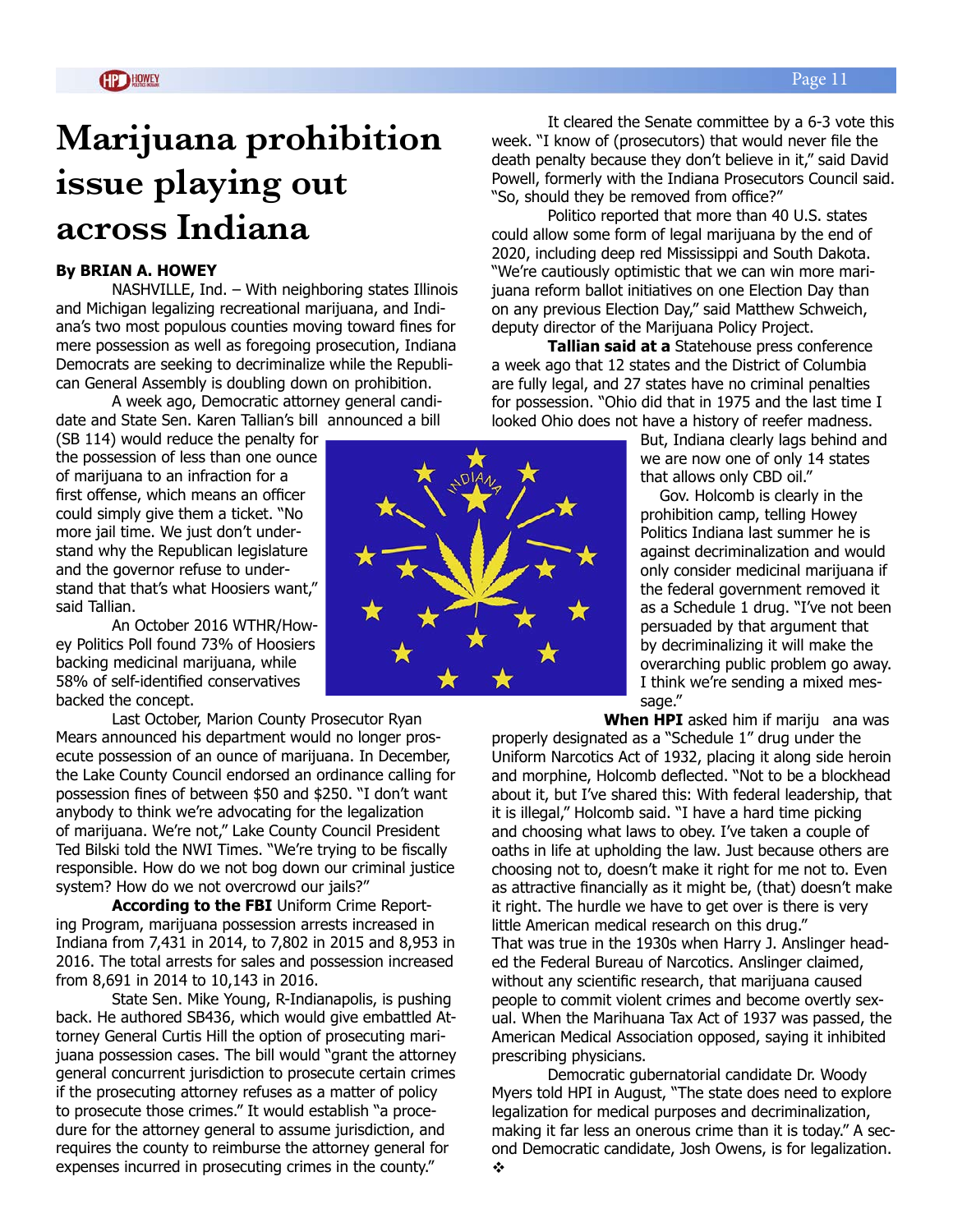## **Walorski will be tough to beat in 2020**

#### **By JACK COLWELL**

SOUTH BEND — While almost all of the attention around here in this election year has focused on the presidential race, due to what's at stake and also because of the presidential bid by South Bend's Pete Buttigieg, another race soon will compete for voter interest.



 That's the race for Congress in Indiana's sprawling, 10-county 2nd Congressional District. Congresswoman Jackie Walorski, the Republican incumbent, filed last week for a fifth term. She is likely this time to be opposed by a woman in the general election in November.

 Two women, both attorneys from St. Joseph County, largest county in the district and the only county where

Walorski trailed in 2018, have announced bids for the Democratic congressional nomination. Both have been organizing and raising funds. Attention will focus on them in the Democratic primary in May and perhaps on some other contender emerging as a serious challenger.

But it looks now that the Democratic race will be between:

Pat Hackett, South Bend attorney who also is an adjunct professor at the University of Notre Dame

Law School. Hackett sought the Democratic nomination in 2018 but finished second to nominee Mel Hall in a race that had three serious contenders.

**Ellen Marks,** a South Bend resident who is a law partner in the corporate and finance departments of a large national firm, Latham & Watkins. To catch up in organizing as a new candidate, Marks loaned her campaign over \$34,000.

Neither of these women nor any other possible Democratic nominee will have much of a chance to defeat Walorski without help at the highest level. From God? Well, some would say it would take a miracle for a Democrat to defeat Walorski in the Republican-flavored district where she won in nine of the 10 counties in 2018.

But we're talking politics, not theology, and help needed from "the highest level" would have to come from the president. Donald Trump is the only one who could drag Walorski down to a level where a strong Democratic challenger would have a chance to win. And Trump, who won Indiana by nearly 20% in 2016, is shown in polls still to have solid Republican support, an indication that he again will carry a Republican state like Indiana.

And Walorski said in filing for reelection that she is "committed to working with President Trump to build on our nation's economic momentum" and lamented, "Politicians in Washington are trying to divide the country with a radical agenda and a partisan impeachment charade."

**Sounds like a winning** message now in the 2nd as Trump heads toward easy impeachment acquittal in the Senate. With strange happenings seemingly every day in politics, however, it's difficult to predict the political climate next November.

Brian Howey recently wrote in The Tribune of the top three in the Howey Politics Indiana Power 50 List: Vice President Mike Pence, Gov. Eric Holcomb and Buttigieg. No. 31 on the list is Walorski, two places ahead of Purdue President Mitch Daniels.

Howey says of Walorski: "She has put a Republican hammerlock on the 2nd CD, a district that used to be consistently competitive."

After losing her first congressional race in 2010 and winning narrowly in 2012, Walorski has won big in '14, '16 and '18. She has added to governmental credentials with a post on the powerful House Ways and Means Committee. She has turned away from harsh political rhetoric and stresses joining in bipartisan sponsorship of legislation.

A contest for the Democratic nomination could



be good for the winner, although probably neither Hackett nor Marks looks at it that way now. Still, a primary that attracts attention can enable the winner to establish more widespread name recognition and develop a message to appeal to more voters in a district like Indiana's 2nd.  $\cdot$ 

**Jack Colwell is a columnist for The Tribune. Write to him in care of The Tribune or by email at jcolwell@ comcast.net.**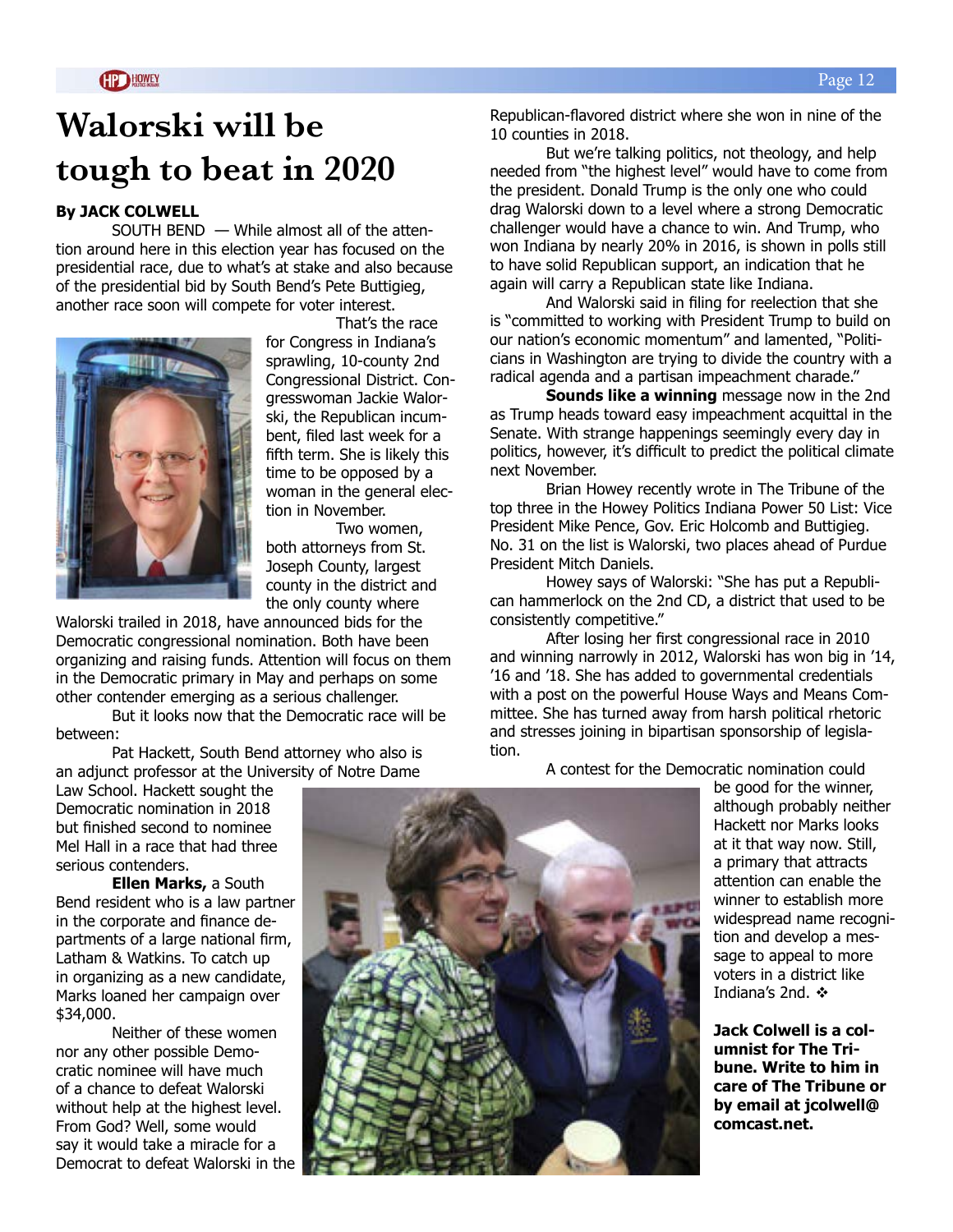### **Leadership matters**

#### **By LEE HAMILTON**

BLOOMINGTON — At the time of the American Revolution, the future United States was a small, colonial backwater on the world stage. There were an estimated 2-3 million people living here. Yet it somehow produced an array of talented, creative thinkers and politicians —



Washington, Jefferson, Adams, Madison, Hamilton, Franklin, and others — who forged this republic we still inhabit.

It's not just that they began the effort of crafting a new nation. They also designed it: The multiple sources of power, the delineation into federal, state, and local levels, and the idea that there ought to be a balance among legislative, executive, and judicial equals. We've never really

matched the convergence of political creativity and insight produced by that era.

To be sure, there are plenty of what-ifs and caveats. The leaders of that time failed to confront and find a way past the stain of slavery. Their blind spot when it came to the treatment of Indians was just as troubling. And one of the great what-ifs of American history is what this country would have looked like had women been able to hold and exercise political power: What if Abigail Adams, Phyllis Wheatley, Mercy Otis Warren, and Elizabeth Willing Powel — the Philadelphia salon hostess who brought together and often advised the men whose names we all know — had been more than wise counsel?

**Nonetheless, when** I think of the history of political leadership in this country, I'm struck by how the founders still stand out after almost two-and-a-half centuor impress everybody. They ask a lot of questions. They're quick to grasp the consequences of problems that have been left unaddressed, and to try to think through the impact of what they're proposing.

For the most part, they're articulate; describing problems understandably and approachably is a key part of leadership, as is persuading others that you're right. They usually think in terms of practical options: What's the problem, what are the facts, what options do we have for dealing with the problem?

Most of them, though by no means all, know how to deal with people. And many of our greatest leaders have had a kind of energy that most of us can only admire, the sort of drive, perseverance, and wide-ranging breadth of effort that people like John Adams displayed. Politics is not a game for low-energy people.

**Especially because leaders** are responsible for the performance of the groups they lead. They set the agenda, they identify the problems and issues to be tackled, the priorities for action, and the style: Will it be an inclusive or exclusive effort? Will it be a pure exercise in wielding power or focused on building broad support by identifying the problems and the resources to deal with them, and by forging common ground?

It's both a paradox and a gift of our system that we have a form of government that encourages ordinary people to solve the problems of their communities, states, and the nation as a whole, and yet effective leadership is vital. It mattered at our founding, and it's mattered at every step of the way. Representative democracy is not a spectator sport; we all have to be involved. Yet to get anything done, to harness the collective energy and wisdom of ordinary Americans, we need leaders who possess at least some of the qualities and conscious public-spiritedness of our founders.

I don't know if we'll ever produce another generation of leaders like our founding generation. What I do know, however, is that every time we enter a voting

booth, we have the opportunity to try.  $\ddot{\cdot}$ 

ries. So I've been going back to read up on them, and as I do, another thing strikes me: The qualities of leadership I think I discern in their biographies have never really gone out of style. At least, I see reflections of them in my experience of memorable political leaders in our time.

For one thing, above all else great leaders of democracies seek to build a consensus. They're inclusive. They don't try to shut people out of the process. They're good listeners, and not especially interested in coming into a room and trying to dominate it

**ANTELOPE CLUB** 615 N. DELAWARE ST. - DOWNTOWN INDY antelopeclub@hotmail.com >> Lunch & dinner 6 days a week



>> Cigar lounge

>> Beautiful view of Downtown from our 2nd floor patio

YOUR FRIENDS ALL HANG **OUT HERE... DO YOU?** 

**Lee Hamilton is a Senior Advisor for the Indiana University Center on Representative Government Public and Environmental Affairs. He was a member of the U.S. House of Representatives for 34 years.**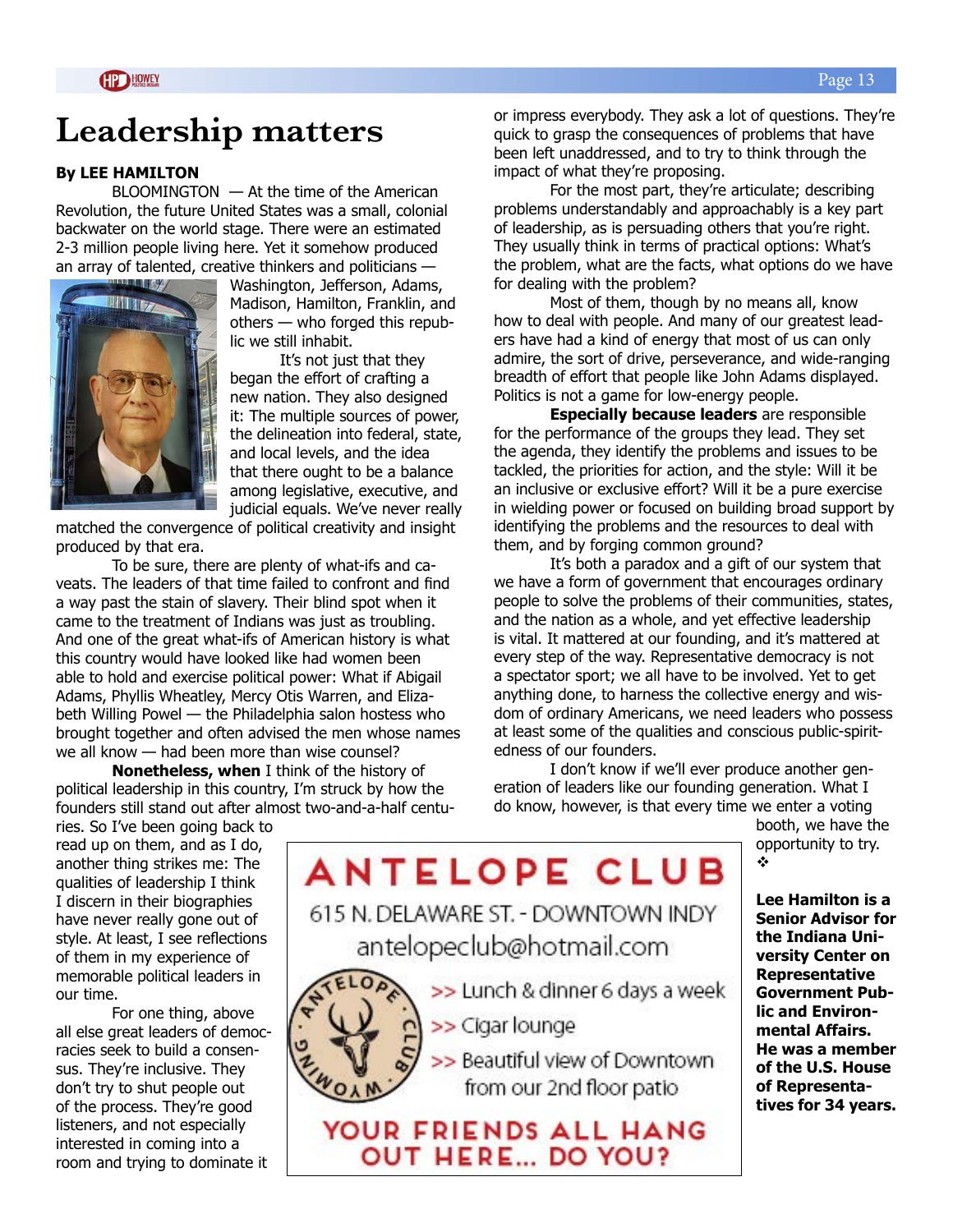## **Pity thy legislator**

#### **By MORTON MARCUS**

INDIANAPOLIS — Are you distressed by the burdens borne by your state representative and state senator? They slave away meeting, debating, and cajoling armies of intent lobbyists and go-go do-gooders. Yes, persuading all that they stand with all, support all truths, and cast unambiguous votes.

The most difficult task of our legislators is suffering



the bills offered by other Hoosier legislators. In this year's short session, each legislator is limited in the number of bills s/he can submit, and the totals are astounding. In the House the limit is five; with 100 members you can calculate the number of bills afflicting that nice person you elected.

 Among the more egregious bills now before the Indiana General Assembly is one (House Bill1414) to keep coal-fired gener-

ating plants from being shut down by the utilities that own them. It takes bravery to introduce such a backward bill. Imagine our cities if we had similar bills in the past forbidding substitution of natural gas for coal to heat your home.

 Then there is Senate Bill199 which would have state agencies pay the legal expenses of firms cited for violations "if the court finds that the civil action was filed without substantial justification." This is an undisguised shot across the bow of regulatory agencies. It puts into the hands of business-biased judges a tool to discourage state agencies from bringing charges against violators unless the agencies have exceptional, rock-solid evidence.

 Some bills address obvious actions, with only a failure to go far enough. SB369 allows counties to institute a small income tax to support public transit. It does not encourage such systems to cross county lines in all counties or to tax across those lines.

 **Two other such bills are** HB1265 and SB214, which mandate schools in Lake County to test for lead in drinking water. Why just Lake County? Will the state pay for these tests?

 We also have dueling bills. SB325 would affirm the State Supreme Court's ruling that Lake Michigan beaches are public property open to all. HB1031 seeks to privatize the beaches, if property owners can produce deeds that extend property rights to low water mark on the beach.

 Some good bills fade away: SB63 would establish a state forestry commission to give direction and transparency to the operation and management of Indiana's state forests.

 Finally, bad bills cling to life: SB131 required public and charter schools to hang a poster in every classroom affirming "In God We Trust." This continues a violation

of the 1st Amendment's separation of state and church. Although amended to permit such a poster, this bill still encourages inappropriate behavior by school administrators pandering to uninformed popular opinion.

 Your comments to your legislators can help pass or defeat these bills. What's stopping you from speaking up?  $\ddot{\cdot}$ 

**Mr. Marcus is an economist. Reach him at mortonjmarcus@yahoo.com.** 

**GP HOWEY** 

# **The college wage premium and our slow recovery**

#### **By MICHAEL HICKS**

 $MUNCIE$  — For the past several decades, the only significant wage growth in the United States has accrued to college graduates. Indeed, since I entered high school in the late 1970s, the college wage premium doubled from 40% to 80%. By comparison the wage premium for col-



lege attendees who didn't graduate, or held only an associate's degree, also doubled from 5% to 10%.

Over the same four decades, wages for workers who hadn't attended college dropped by an average of 12.3%. But this isn't just a matter of low-wage, low-skilled workers. Among the best-paid 10% of non-college workers, wages declined by 9.7% over the past 40 years. Of course,

I adjust for inflation.

At first blush, this would seem to be a puzzle because the share of college-educated workers has grown steadily for a century. Yet, wages continue to rise for more educated workers, and remain stagnant for less well-educated workers. The only plausible explanation is that firms seek better educated workers, and are paying an everincreasing premium for their services.

**It is a widely held belief** that many college graduates are under-employed, working at jobs that really don't require a college degree. If that were true, wages would be falling for college graduates. In fact, they continue to rise.

A very recent study by economists Peter Blair and David Deming examined tens of millions of 'help wanted'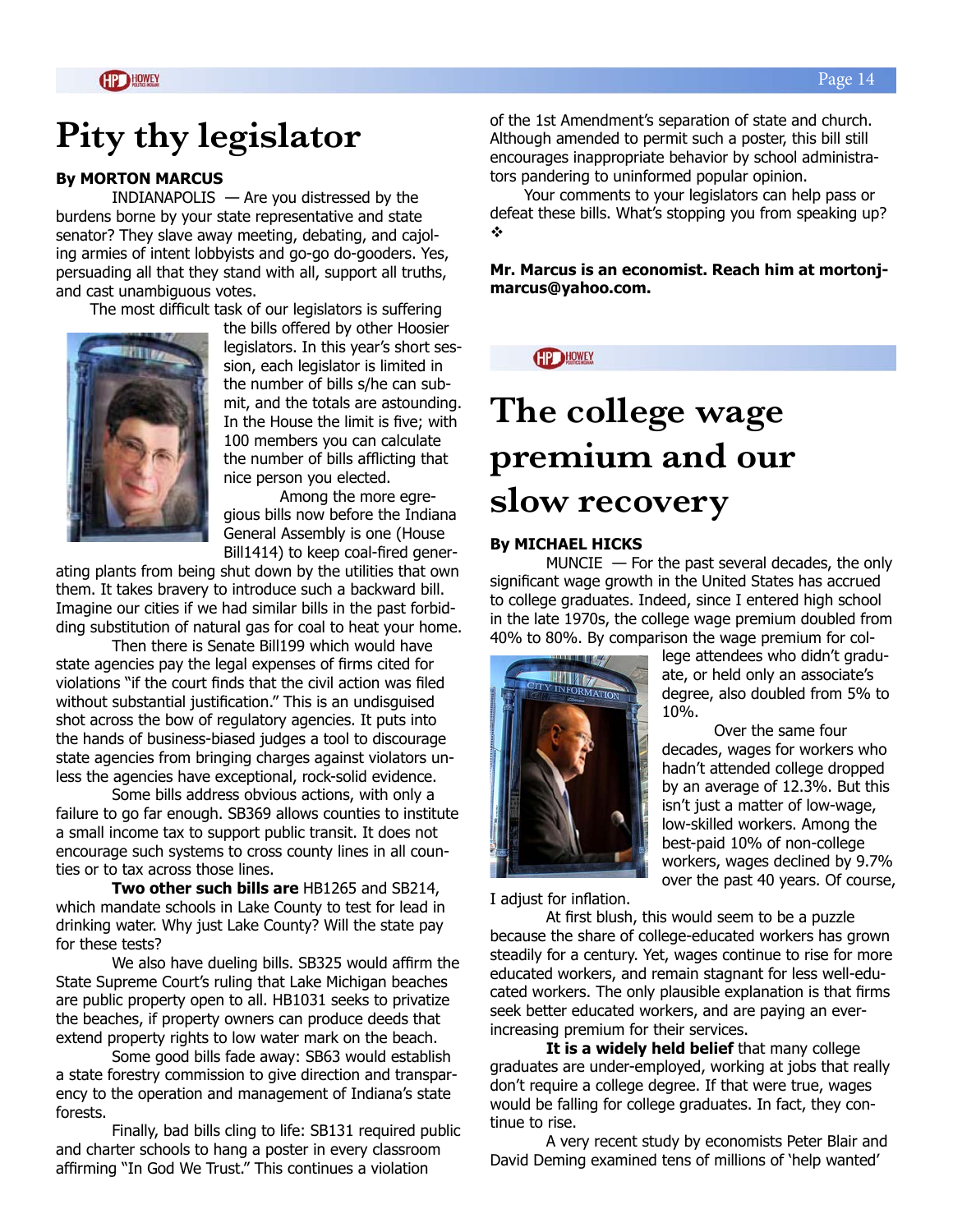advertisements from just before the Great Recession through 2019. They found the share of openings requiring a bachelor's degree or higher ballooned from 23 to 37% over that time period. In the fastest growing urban places, half of all job advertisements are for college grads.

**This means that in the** wake of the Great Recession there are more job openings for college grads than there are available graduates. The opposite is true for those without a college degree. That is why more than three out of every four new jobs created since 2007 went to college graduates. Our nation's businesses have an excess demand for four-year-college graduates, but there is an excess supply of everyone else.

This is not a new phenomenon, and should surprise no serious observer of labor markets over the past several decades. It is part of a trend that is well over a century and a half old, which shows absolutely no signs of decline. If anything is true, it is that the skill demands for new jobs are rising faster than many educational systems can supply them. And by skill demands, I mean specifically those skills taught in four-year colleges and universities.

For all the anecdotal claims by leaders of two-year colleges and specialized workforce training, the actual labor market outcomes are clear. There is overwhelming evidence that we have far too few kids heading to fouryear colleges, and far too many heading to workforce development and other job-focused training.

I repeat these themes often in my columns because it is such a critical problem in Indiana. For several years, Indiana has retreated from its focus on college preparation in schools. This was done with the belief that additional vocational focus would help kids who did not go to college. At the same time, funding for Indiana's public universities declined, while per student funding for K-12 stagnated.

The group most damaged by this policy of diminished aspirations are the very workers the policies were designed to help. In a world with shrinking demand for workers without a college degree, Indiana actually focused on increasing the supply of them. It is fair to say that in the race for improved human capital, Indiana wasted the longest economic expansion in U.S. history. The consequences are now before us. Despite steady growth of traditionally well-paying manufacturing jobs since 2009, wages in Indiana grew 40% slower than the nation as a whole.

**Compared to other Americans**, this has been a tough decade. Our relative wages are lower, the educational attainment of our workforce is worse, more of our workers are clustered in occupations at risk of automation or trade-related disruption, and fewer kids pursue four-year degrees.

Not all our economic problems can be traced directly to education and workforce policy, and Indiana has many strengths that should result in faster economic growth. Maybe the best way to think about our problems is simply that when it comes to economic growth, a strong educational environment matters more than everything else combined..  $\mathbf{\hat{\cdot}}$ 

**Michael J. Hicks, PhD, is the director of the Center for Business and Economic Research and the George and Frances Ball distinguished professor of economics in the Miller College of Business at Ball State University.**

#### **HPD HOWEY**

### **Sanders has a real chance at nomination**

#### **By RHODES COOK**

CHARLOTTESVILLE, Va. – Bernie Sanders begins his second bid for the Democratic presidential nomination in possession of something he never attained in 2016: A competitive chance of winning.

Sanders' first try four years ago was respectable. Facing a top-heavy favorite in Hillary Rodham Clinton, he

won 22 states -- 12 caucuses and 10 primaries, among them the battleground



states of Michigan and Wisconsin. He drew 43% of the nationwide Democratic primary vote, which represented more than 13 million voters. As a result, he posted the highest primary vote total in the nation's history for any candidate not named Obama, Clinton, or Trump.

Yet in 2016, Sanders never had a realistic chance of winning the party's nomination. Two basic stumbling blocks stood in his way: superdelegates and the South. The former, which comprised 15% of the convention delegates, went virtually en masse for Clinton, as she was a part of the Democratic establishment in a way that Sanders never was or could be. And with Clinton's firm grip on the minority vote, the Vermont senator was never able to penetrate the South. He lost 12 of 13 primaries across the region (all save Oklahoma), polling barely one third of its aggregate primary vote in the process.

> **Sanders' problem garnering** the votes of African Americans and Hispanics extended to other regions of the country as well, helping Clinton to dominate the vote in many of the nation's leading urban centers and their suburbs. The result: In the 10 states with 15 or more electoral votes, Sanders could carry the primary in only

one, and that, Michigan, was by less than 20,000 votes out of 1.2 million cast.

Basically, the heart of Sanders' coalition in 2016 was academic centers and a significant swath of rural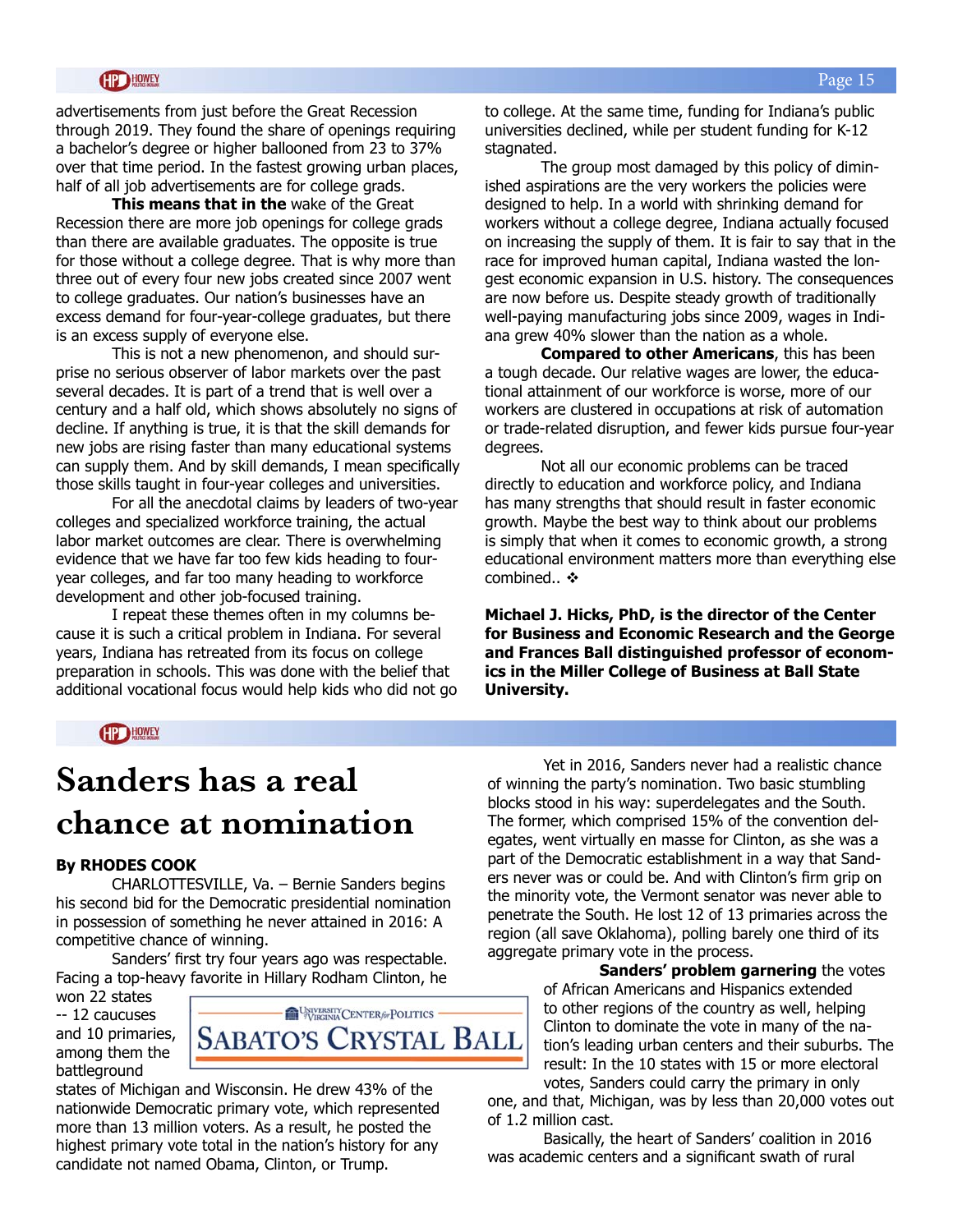America. The latter was an unlikely source of votes for a selfdescribed "democratic socialist." Antipathy to Clinton was no doubt a major reason for his strong rural vote. So were his full-voiced attacks on what he saw as an insensitive political and economic elite. And in spite of his Bronx accent, his base in rural Vermont gave him a connection to primary voters in smaller states that Clinton could not match.

**Of the 10** primaries that Sanders won, there were three types: those with a progressive pedigree (such as Oregon, Vermont, and Wisconsin); those that were New England neighbors of Vermont (New Hampshire and Rhode Island); and a mixed band of others (from Michigan and



Montana to the unlikely trio of Indiana, Oklahoma, and West Virginia). Sanders also had close losses of two percentage points or less in the Iowa caucuses and primaries in Illinois, Kentucky, Massachusetts, Missouri, and South Dakota. He ran particularly well in states where independents were allowed to vote in the Democratic primary.

Sanders' strength in rural areas was evident in the number of counties he carried in a variety of primary states outside the South. In Wisconsin, he won 71 of 72, losing only Milwaukee County to Clinton. In Oregon, he swept 35 of 36, losing only one small county to Clinton by a vote of 101 to 100. In Oklahoma, Sanders carried 75 of 77 counties. And in Michigan, he took all but 10 of the state's 83 counties.

**His victory in the** Wolverine State was a microcosm of his strengths and weaknesses in 2016. Clinton dominated the Detroit metro area, winning Wayne County, which includes the city of Detroit, by 60,000 votes. She also carried the city's two major suburban counties, Oakland and Macomb, the latter the fabled home of blue-collar "Reagan Democrats." Outside the Detroit area, Clinton picked off Genesee County, which includes Flint, an industrial outpost that is the birthplace of filmmaker and progressive activist Michael Moore (a Sanders backer). But Sanders swept most everywhere else in Michigan, including the county of Washtenaw, which includes the University of Michigan at Ann Arbor and nearby Eastern Michigan University in Ypsilanti.

To be sure, the 2020 Democratic nominating race has a different complexion to it than that of four years ago. Then, Sanders was engaged in a one-on-one fight with Clinton where he needed a majority of the vote in primary and caucus states to prevail.

This time, that will not be the case, at least in the early voting. Pluralities will do, as the Democrats have a far wider field of candidates, including two billionaires in Michael Bloomberg and Tom Steyer, whose wealth gives them staying power. At this point, it would be no surprise if the wide field of Democratic candidates persisted well into the glut of March primaries. Sanders' ardent group of supporters, augmented by his ability to raise impressive sums of money, should keep him as a major player in the Democratic race provided he does not unexpectedly tank in Iowa and New Hampshire.

Still, to win the Democratic nomination in 2020, Sanders will ultimately need to be more than the Democratic champion of academe and the rural countryside. Maybe not at the start, but eventually, he will need to show broader vote-getting ability than he did in 2016. That includes breakthroughs in the cities

and the suburbs, both critical to Democratic success in the general election, and blue-collar jurisdictions with an industrial heritage such as Flint.

**This year's Democratic** race could be profoundly affected by rules changes instituted by the party for 2020. Probably the most significant redefines the controversial role of superdelegates, which are party and elected officials given automatic delegate status by virtue of their position. Superdelegates are free to vote for the candidate of their choice regardless of the result of their state's primary or caucus.

In 2016, they were crucial to the nomination of Clinton: She would have won without them, but their backing reinforced her edge. This time they will have no vote at all on the first ballot unless there is already a clearcut winner going into the convention. It is a change that should work to Sanders' advantage.

But another rules change may not. It encourages states to select their delegates through higher turnout primaries rather than comparatively low turnout caucuses. The latter are a venue that rewards passion, and Sanders' enthusiastic supporters gave him victories in 12 of the 14 caucus states in 2016, often by lopsided margins. Iowa and Nevada will hold caucuses in 2020, but there will be few other states using the caucus process.

New rules and a new field of candidates can make for a changing coalition for a second-time candidate such as Sanders. In the 2008 Democratic primaries, for instance, Clinton lost the African-American vote to Barack Obama. In 2016, she dominated it against Sanders. This time, it is Sanders' turn to see if he can expand his coalition from last time. To put himself on the road to the White House in 2020, he will need to.  $\div$ 

#### Page 16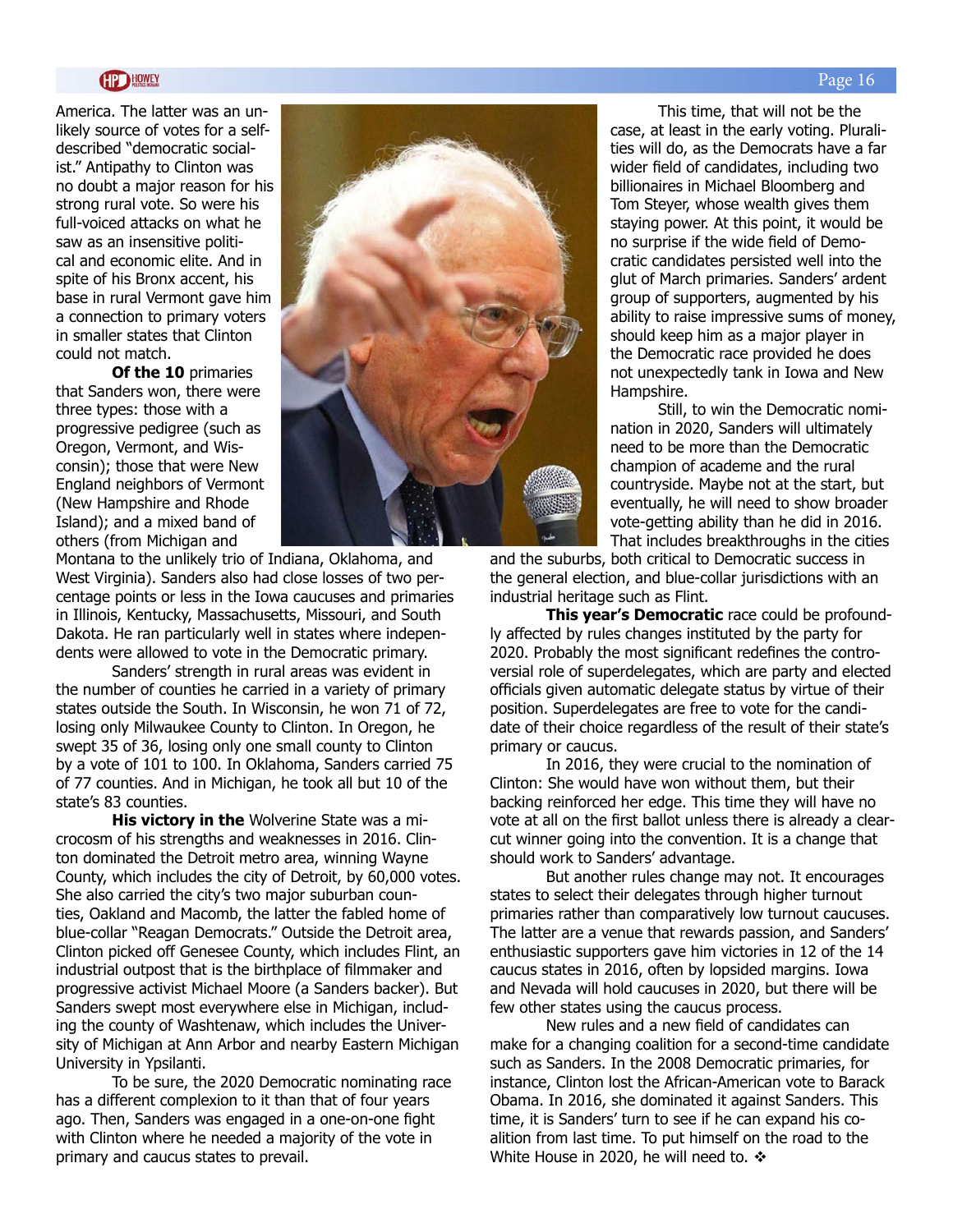#### **GP HOWEY**

**Charlie Cook, Cook Political Report:** Gazing into a crystal ball for clues into the 2020 Democratic presidential nomination contest would likely reveal an exceedingly murky picture. To begin with, is it difficult to predict what will happen in the Feb. 3 Iowa caucus and the Feb. 11 New Hampshire primary. We know that every contested nomination since 1972 has gone to a candidate that finished first, second, or third place in Iowa, then either first or second in New Hampshire. We also know that the last four Democratic nominations have gone to the win-

ner of the Iowa caucus. Theoretically at least, that means in the next three weeks, the race should be down to two viable candidates. But considering that four Democrats have claimed first place in an Iowa poll in the last four weeks, and the same four have each been in first place in New Hampshire over the last four months, maybe it's time to throw out those traditional yardsticks. Using the RealClearPolitics poll average of recent Iowa polling, the gap between Joe Biden's first-place showing of 21 percent and Pete Buttigieg's fourth-place tally of 16.3 percent is just 4.7 percentage points. (Sens. Bernie Sanders, with 17.3 percent, and Elizabeth Warren at 16.7 percent, are in between.) Using the gold-standard Des Moines Register/ CNN poll conducted by Ann Selzer, Sanders actually sits in first place with 20 percent, followed by Warren at 17 percent, Buttigieg at 16 percent, and Biden fourth with 15 percent—a 5-point spread between the four.

In New Hampshire, the RCP spread between firstplace Sanders's 21.6 percent and fourth-place Warren's 14 percent is a somewhat wider 7.6 percentage points, with Biden in second with 17.6 percent and Buttigieg in third with 14.8 percent. There is no gold-standard poll in the Granite State, but Sanders has outpaced the field in three of the five polls conducted this year, with Biden and Buttigieg each coming out on top in another. Compounding all of this uncertainty is that with the states using proportional representation on the Democratic side (Republicans allow winner-take-all contests), we may see very little difference in the delegate haul of top-four candidates coming out of these first two states. In other words, a muddle. The likelihood of a candidate coming out of these two with a lot of momentum is not high.

Now let's factor in two intangibles. Polling very clearly shows that electability is a very big factor in a majority of Democratic voters' decision-making process this year, a byproduct of the level of loathing that party regulars have for President Trump. For now, Biden is the clear beneficiary of the electability argument. In fact, electability represents at least two if not three of the four legs holding up Biden's candidacy. If he were to do or say something to jeopardize that perception of electability, his candidacy could well collapse like a house of cards. Another trouble spot for Biden is fundraising. Political pros say the ante for the 14 Super Tuesday states alone is at least \$100 million, a real challenge for any of these four candidates, but especially for Biden, who's got less cash than any of

his rivals. Here is where I depart from the conventional wisdom the most: We are going to see two, three, or four candidates emerge from the first four states, none with a meaningful delegate lead or momentum heading into Super Tuesday. More importantly, none of the contenders

### **COLUMNISTS INDIANA**

(save perhaps Sanders) will have much money at all. As this column has suggested before, my gut tells me to watch Michael Bloomberg. Only a lunatic would try to predict a Democratic nominee under these circumstances and I certainly won't. But put me down for Biden with a 50% chance

and Bloomberg at 25%, with 25% split between Sanders, Warren, Buttigieg, Klobuchar, and who the heck else.

**Mark Bennett, Terre Haute Tribune-Star:** Waiting, just awhile longer, didn't seem like the kind of thing Teddy Roosevelt would've done. Instead, then-Indiana Gov. Mitch Daniels decided to pursue a hefty idea pitched by his Department of Natural Resources staff — the preservation of 43,000 acres of land along the Wabash River watershed in western Indiana, and another 25,600 acres beside the Muscatatuck River in the southern part of the state. It would be the largest wildlife conservation project in state history, requiring the state to acquire and restore miles and miles of property from willing sellers. The program would launch in 2010, halfway through Daniels' second term. The state had available \$21 million in funds set aside years before for conservation projects, according to Tribune-Star archives. The funds could give Indiana leverage to get additional federal and private money. And, Daniels sensed momentum from an earlier successful conservation project, also urged by his DNR team — the establishment of the long-hoped-for Goose Pond Fish and Wildlife Area, a 9,018-acre migratory bird haven at Linton. Not long after the protected wetlands opened in 2005, birds and bird-watchers flocked to Goose Pond in rapidly increasing numbers. The influx exceeded supporters' projections. "That really got my appetite up," Daniels recalled Wednesday. "And we said, 'OK, if [Goose Pond's] 9,000 acres [of preserved lands] is the new state record, what else we got?'" That's when the DNR staff suggested setting aside the acreage along the Wabash and Muscatatuck rivers. "And we said, 'OK now. That's the kind of thing we want to do,'" Daniels remembered. That led to the launch of the Healthy Rivers Initiative in June 2010. Daniels announced the project from The Landing at Fort Harrison, overlooking the Wabash banks in Terre Haute. A decade later, the former governor will be recognized by Wabash Riverscape, also at The Landing, at 11 a.m. Thursday for the Terre Haute river advocacy group's winter luncheon.We talk a lot about the left/right divide in political media. But we don't talk enough about the more fundamental divide that precedes and, in some ways, causes it: the interested/uninterested divide. .v